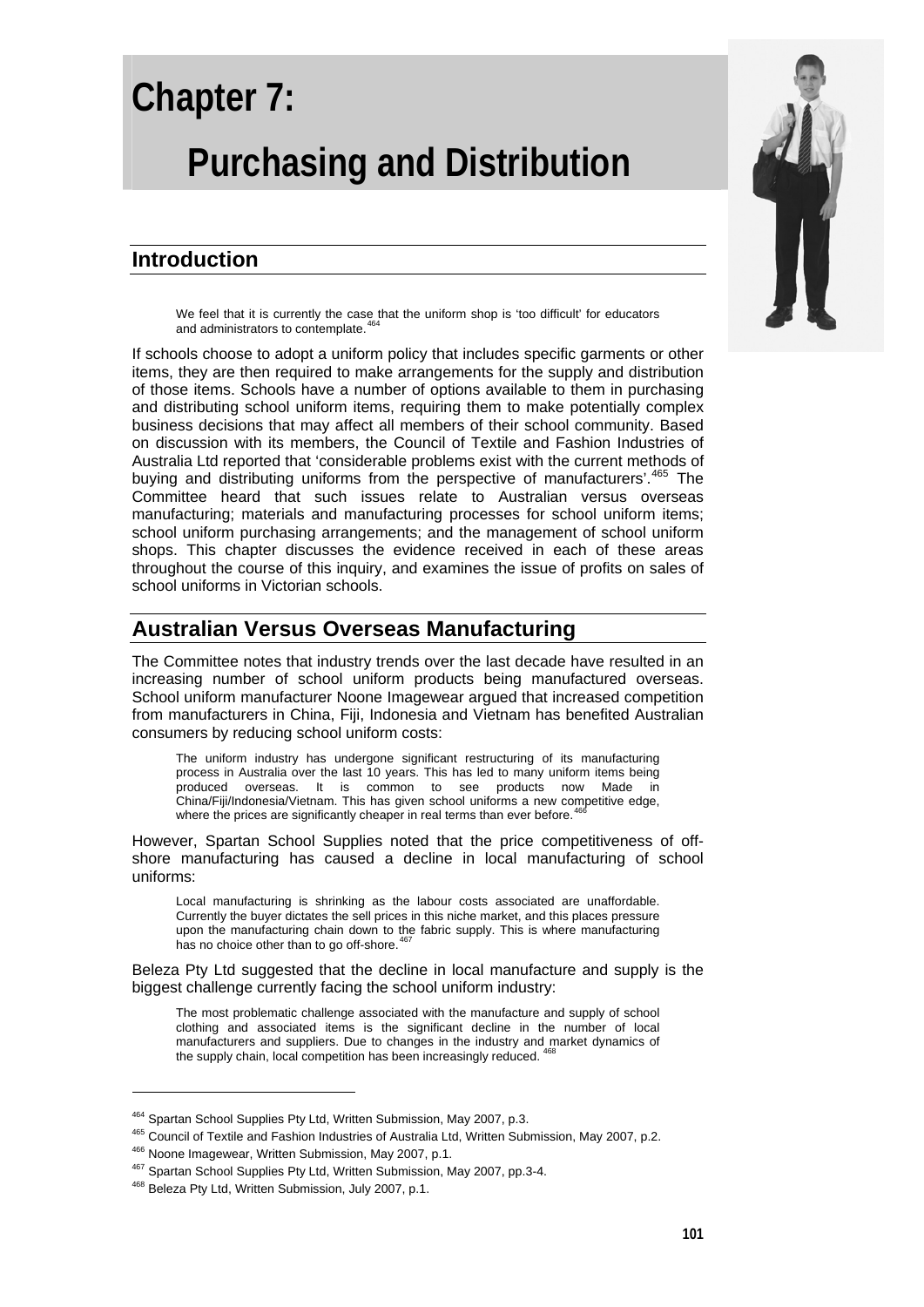**'We believe that wherever possible the uniform should be Australian made to keep money and jobs within the country.'** 

David Dodemaide, Year 11 Student, Bacchus Marsh College

PSW Pty Ltd also reported moving some of its manufacturing overseas due to a decline in the local textile industry. The Managing Director, Mr Anthony Sterpin, suggested that the industry is now 'somewhere between 5 per cent and 10 per cent of what it was 15 years ago'.<sup>[469](#page-1-0)</sup>

On the other hand, Mr Ashley Van Krieken, Executive Director, Council of Textile and Fashion Industries of Australia Ltd, reported that the local textile, clothing, footwear and fashion industry remains competitive:

…the Australian textile, clothing, footwear and fashion industry, contrary perhaps to the views of many in the community, is a vibrant, innovative and in many areas a growing sector in Australia, and particularly in Victoria...

In its written submission, the Council of Textile and Fashion Industries of Australia Ltd noted that a growing focus on niche products has made the school uniform market particularly important for the Victorian textile, clothing and footwear industry:

The industry has undergone a significant period of rationalisation and this has produced a range of companies focusing on niche product areas and production processes. As such the production of school wear and associated articles is a strong area of growth for the Victorian TCF industry.

The Council reported that there are currently more than 140 companies in Victoria operating in the area of school uniform supply from which schools can choose.<sup>[472](#page-1-3)</sup>

The Committee heard a number of arguments in favour of school uniform items that are manufactured in Australia. Mr Anthony Sterpin noted that Australian made textiles are required to adhere to high quality assurance standards:

There are Australian standards for textiles on how a product should perform: things like colour fastness to washing, peeling; colour fastness to light; consistency of colour to the master; and other key performance factors.<sup>[473](#page-1-4)</sup>

Similarly, Mr Van Krieken expressed concern that the growing number of imported products is causing a decline in quality in the school uniform industry:

Some of our members have noted that an increasing number of imported products are probably below the standard of Australian-made products... we are certainly concerned that in itself that is tinging the uniform sector as a whole...

Ms Gwen Harrison, Victorian Schoolwear Manager, Lowes, noted that it is more difficult to control quality when manufacturing clothing offshore:

It is hard to control the quality from overseas. Some companies have factories overseas and I guess they can have someone over there for quality control but I know that, in dealings the company I work for has had with imports, what comes in this year may be a bit different next year, so unless you have really tight controls overseas, it is very hard to stay on top of imports.<sup>4</sup>

However, Mr Sterpin argued that overseas manufacturing plants may be set up to Australian quality assurance standards, although this will be reflected in final in product costs:

<span id="page-1-0"></span><sup>&</sup>lt;sup>469</sup> Mr A. Sterpin, Managing Director, PSW Pty Ltd, Transcript of Evidence, Public Hearing, Melbourne,<br>25 June 2007, p.8.

<span id="page-1-1"></span><sup>&</sup>lt;sup>470</sup> Mr A. Van Krieken, Executive Director, Council of Textile and Fashion Industries of Australia Ltd,<br>Transcript of Evidence, Public Hearing, Melbourne, 4 June 2007, p.10.

<span id="page-1-3"></span><span id="page-1-2"></span> $^{471}$  Council of Textile and Fashion Industries of Australia Ltd, Written Submission, May 2007, p.1.<br><sup>472</sup> Mr A. Van Krieken, Executive Director, Council of Textile and Fashion Industries of Australia Ltd,<br>Transcript of

<span id="page-1-4"></span><sup>&</sup>lt;sup>473</sup> Mr A. Sterpin, Managing Director, PSW Pty Ltd, Transcript of Evidence, Public Hearing, Melbourne,

<sup>25</sup> June 2007, p.3.<br><sup>474</sup> Mr A. Van Krieken, Executive Director, Council of Textile and Fashion Industries of Australia Ltd,<br>Transcript of Evidence, Public Hearing, Melbourne, 4 June 2007, p.10.

<span id="page-1-6"></span><span id="page-1-5"></span><sup>&</sup>lt;sup>475</sup> Ms G. Harrison, Victorian Schoolwear Manager, Lowes, Transcript of Evidence, Public Hearing, Melbourne, 25 June 2007, pp.20-21.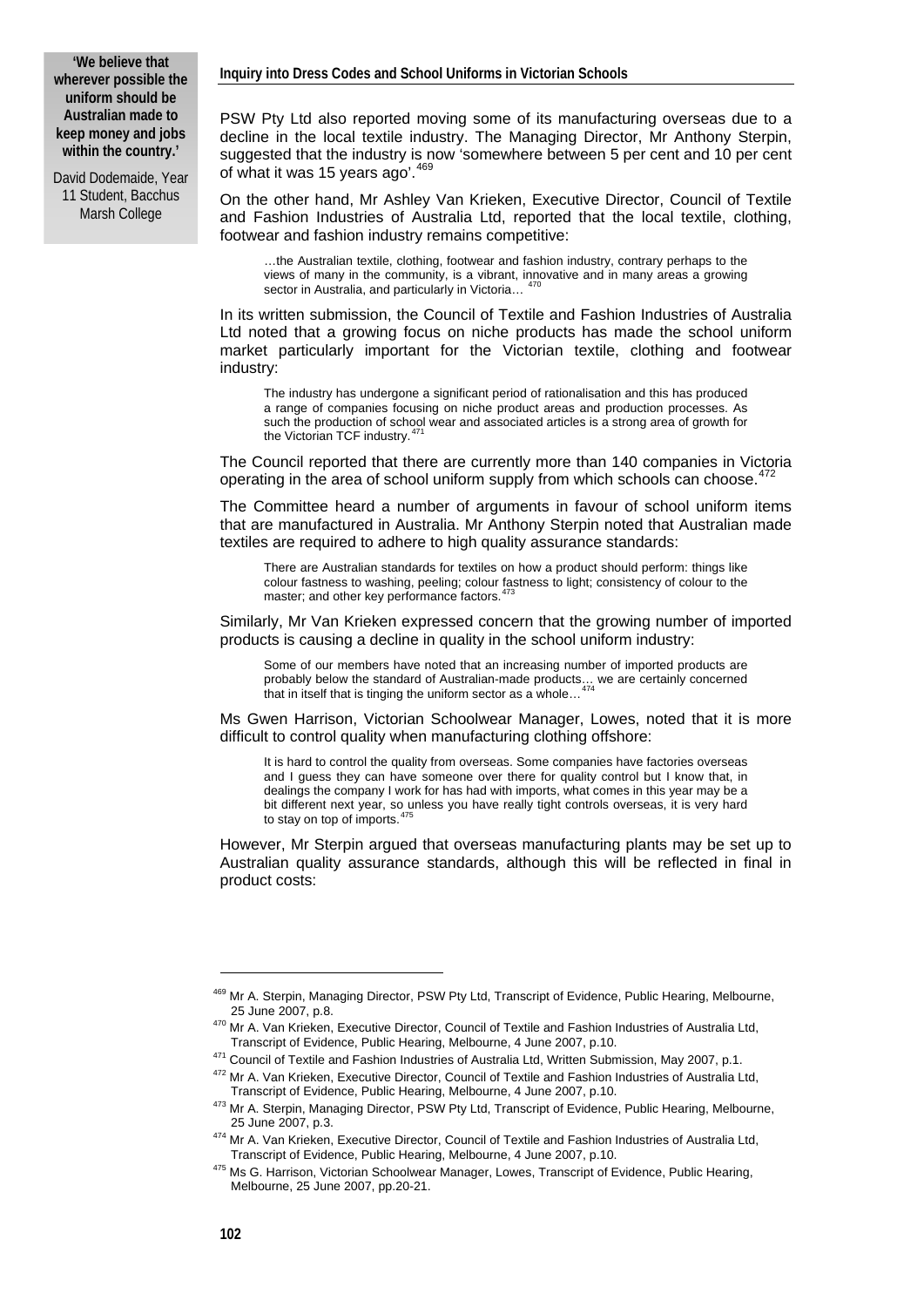If you do not want to put any systems in place and you want to buy a cheap product, you will get it. If you put your systems in place as though you have a manufacturing plant locally, then you will get that as well...

Mr Sterpin further noted that a decline in quality may similarly be caused by 'cowboys' in the local school uniform industry, and called for stronger requirements relating to the quality of school uniforms in general.<sup>[477](#page-2-1)</sup>

Industry representatives also argued that Australian manufacturers may be better able to respond to schools' needs in terms of availability and timely delivery of school uniform items. Mr Stephen Stewart, Sales and Marketing Manager, Apparel/Yarns, Macquarie Textiles, observed that distances and delivery times make it easier for schools to source their school uniform items from Australian suppliers:

The other issue that comes into play there is the lead times. We can make fabrics in Australia in five to six weeks, as opposed to China where you are looking at, say, 60 or 70 days to make it and another 30 days to get it here. Therefore, these schools have got to be well regulated or discipline themselves to have those uniforms ready on time  $478$ 

Furthermore, Mr David Powers, Managing Director, Powers Textiles, noted that Australian manufacturers are the only ones able to respond to the small quantities of specific fabrics involved in school uniform manufacturing.<sup>[479](#page-2-3)</sup>

In its written submission, the Council of Textile and Fashion Industries of Australia Ltd suggested that by choosing Australian manufacturing, schools are supporting the current diversity and distinctiveness in Victorian school uniforms:

… there is considerable risk that more and more Australian school wear producers will give in to the pressure of cheaper imports thus robbing parents and students of the variety of choice they currently have. It should be remembered that for many, if not all, schools a uniform reflects the school's culture, values and history. For many schools, the cut, colour, look and feel of the uniform is critical and an increasing move to more imported products – as evidenced in other markets – could see this ability for variation disappear as only a few large multinational companies begin producing standardised<br>uniforms for sale into Australia.<sup>[480](#page-2-4)</sup>

The Council's written and oral submissions argued that the Victorian Government should do more to encourage Victorian schools to purchase Australian made school uniforms. In particular, it recommended that action be taken to make Australian materials and manufacturing easier to recognise.<sup>[481](#page-2-5)</sup> The Council also suggested that schools should perhaps be financially rewarded for prioritising school uniform products that have high levels of Australian content.<sup>[482](#page-2-6)</sup> The Textile. Clothing and Footwear Union of Australia (Victorian Branch), the FairWear Campaign and the HomeWorkers Code of Practice Committee also recommended that Victorian school uniforms be made exclusively by Australian workers, as part of broader recommendations related to ethical manufacturing, as discussed in the following section.<sup>[483](#page-2-7)</sup>

The Committee found that many Victorian schools would like to prioritise Australian made manufacturing. According to the Committee's survey, 17.5 per cent of Victorian schools currently set explicit standards relating to Australian made school uniform items in their uniform purchasing. The proportion of schools adopting such

<span id="page-2-0"></span><sup>&</sup>lt;sup>476</sup> Mr A. Sterpin, Managing Director, PSW Pty Ltd, Transcript of Evidence, Public Hearing, Melbourne, 25 June 2007, p.5.

<span id="page-2-1"></span><sup>25</sup> June 2007, p.3.<br><sup>477</sup> ibid., p.3.<br><sup>478</sup> Mr S. Stewart, Sales and Marketing Manager, Apparel/Yarns, Macquarie Textiles, Transcript of

<span id="page-2-2"></span>Evidence, Public Hearing, Melbourne, 4 June 2007, p.11.<br><sup>479</sup> Mr D. Powers, Managing Director, Powers Textiles, Transcript of Evidence, Public Hearing,

<span id="page-2-5"></span>

<span id="page-2-7"></span><span id="page-2-6"></span>

<span id="page-2-4"></span><span id="page-2-3"></span>Melbourne, 4 June 2007, p.11.<br>
<sup>480</sup> Council of Textile and Fashion Industries of Australia Ltd, Written Submission, June 2007, p.3.<br>
<sup>481</sup> ibid., p.1.<br>
<sup>482</sup> ibid.<br>
<sup>482</sup> Textile, Clothing & Footwear Union of Australia (V p.2; FairWear Victoria, Written Submission, June 2007, p.1; Homeworkers Code of Practice Committee Inc, Written Submission, June 2007, p.1.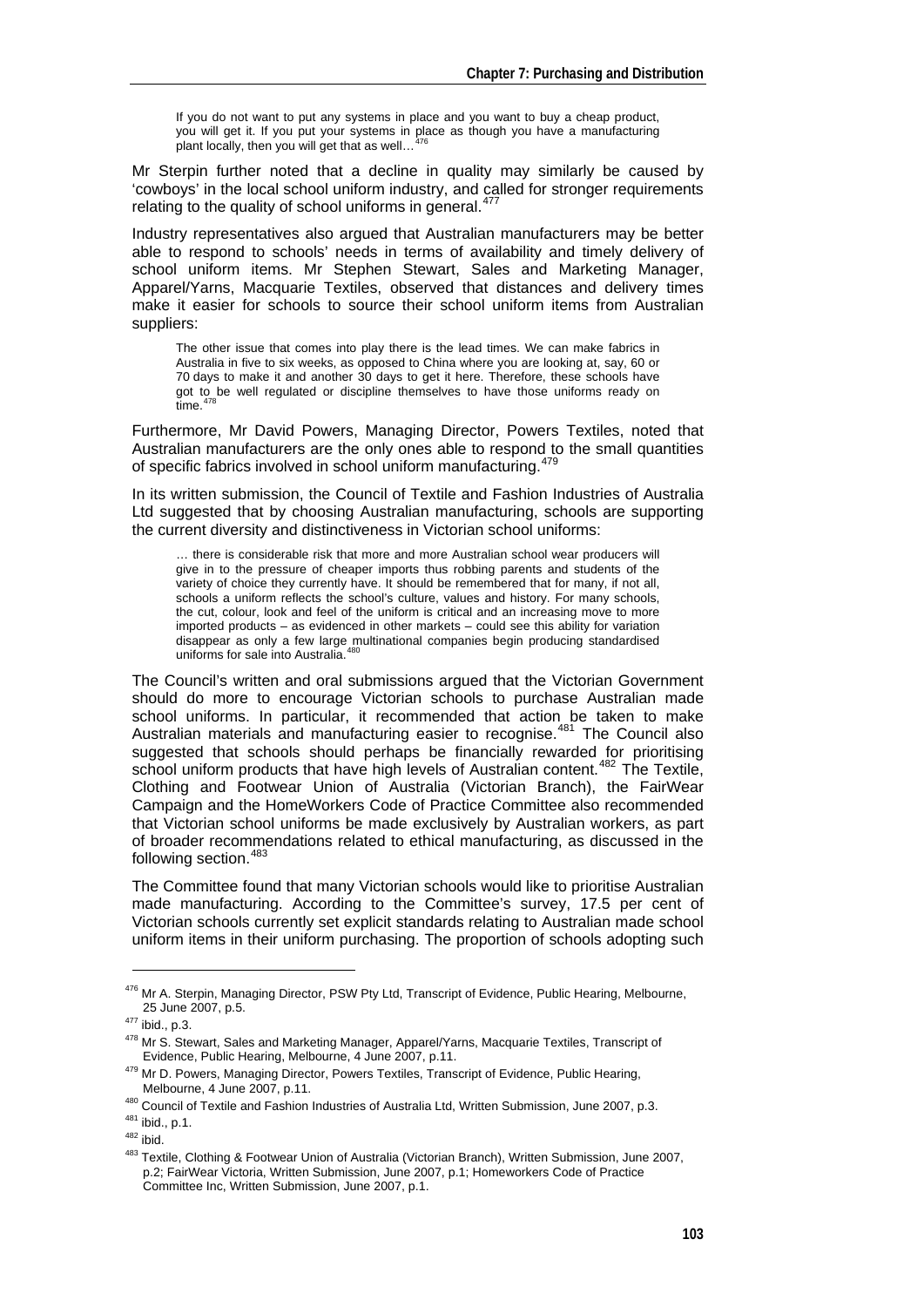standards are similar in each sector, although Catholic schools are slightly more likely to prioritise Australian manufacturing (17.3%), compared to schools in the sourcement (12.0%) as independent (14.0%) acctors  $484$ government (13.9%) or independent (14.9%) sectors.

Other schools interpret local manufacturing at a narrower level. The Committee's survey found that 1.2 per cent of schools prioritise manufacturers in their local area when purchasing their school uniform items.<sup>[485](#page-3-1)</sup> This finding was supported by some schools' written submissions. Hawkesdale P–12 College, for example, described how elements of its uniform had been chosen to reflect local industry:

Hawkesdale is a rural community set in the Western District with wool as the major agricultural industry. The wool jumpers the school has selected are made locally and sell at the school at \$60-\$80. They are washable and long lasting.

One member of the Victorian Association of State Secondary Principals located in a small country town noted that the school's choice to move the supply of some uniform items outside the town caused concern in the school community.<sup>[487](#page-3-3)</sup> The Committee therefore notes that for some schools, sourcing the uniform from a local supplier is an important part of the school's engagement with its local community.

On the other hand, the Committee heard concerns about the likely impact of local manufacturing on the price of school uniforms. Spartan School Supplies reported that Australian made manufacturing 'comes at a high cost',[488](#page-3-4) while Mr Anthony Sterpin, Managing Director, PSW Pty Ltd, noted that the quality standards adhered to by Australian manufacturers can increase product costs.[489](#page-3-5) Mr Johnny Hamilton, Year 10 Student, Werribee Secondary College, argued that schools and families have a right to choose the cheapest alternative:

…why worsen the already significant financial burden on families when the global market offers us a diverse range of cheaper alternatives?...While uniforms persist in being a compulsory accessory to students' education, we believe families are entitled to access cheaper alternatives from foreign suppliers.<sup>49</sup>

The Committee acknowledges the importance of local or Australian materials and manufacturing to many schools and school uniform suppliers. At the same time, the Committee notes that for other schools, the cost of school uniform items will necessarily take priority over any additional purchasing standards. The Committee therefore believes that the decision whether to choose Australian made school uniforms should remain at a school community level. It nevertheless supports the Council of Textile and Fashion Industries of Australia Ltd in recommending that information be made readily available about the origin of the materials used in school uniform garments and the location of their manufacturing, to assist those schools that wish to consider these issues in their purchasing arrangements.

### **Ethical and Sustainable School Uniform Products**

In addition to local or Australian manufacturing, the Committee heard suggestions for further standards that schools may adopt relating to their school uniform materials or manufacturing processes. The Council of Textile and Fashion Industries of Australia Ltd suggested that information should potentially be provided to schools regarding the 'ethical and sustainable' nature of school uniform products.[491](#page-3-7) Figure 7.1 shows that a number of schools in all sectors do currently

<sup>484</sup> Education and Training Committee, *Dress Codes and School Uniforms in Victorian Schools Survey*,

<span id="page-3-4"></span><span id="page-3-3"></span><span id="page-3-2"></span>

<span id="page-3-1"></span><span id="page-3-0"></span>August – September 2007.<br>
<sup>485</sup> ibid.<br>
<sup>486</sup> Hawkesdale P–12 College School Council, Written Submission, May 2007, p.2.<br>
<sup>487</sup> Principal, Victorian Association of State Secondary Principals, Written Submission, April 2007, 25 June 2007, p.3. 490 Mr J. Hamilton, Year 10 Student, Werribee Secondary College, Transcript of Evidence, Public

<span id="page-3-7"></span><span id="page-3-6"></span><span id="page-3-5"></span>Hearing, Legislative Assembly Chamber, Melbourne, 6 September 2007, p.28.<br><sup>491</sup> Council of Textile and Fashion Industries of Australia Ltd, Written Submission, June 2007, p.1.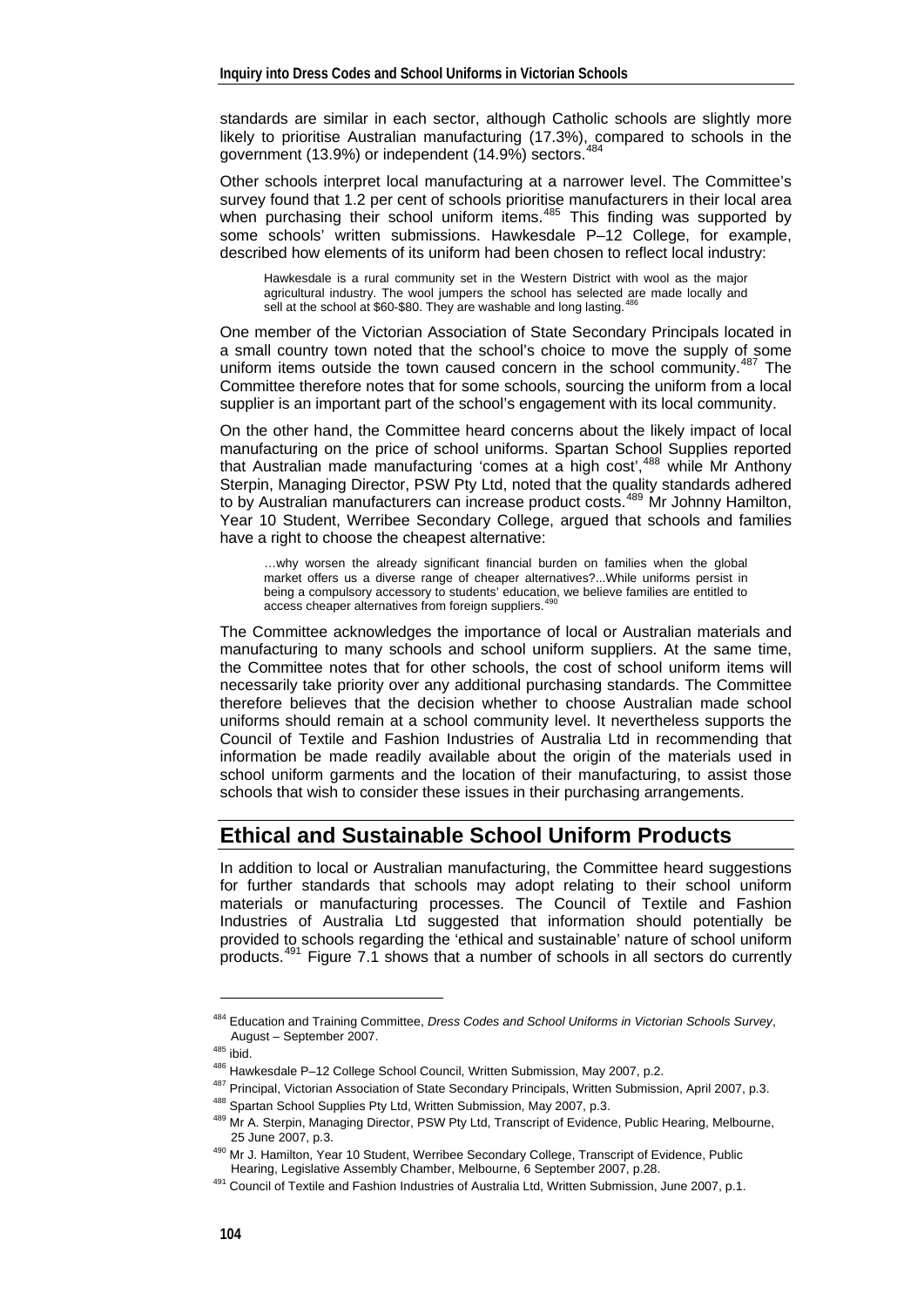set standards for the procurement of their school uniform items relating to FairWear (ethical manufacturing) and sustainable or environmentally friendly manufacturing.

The Committee found that schools in the Catholic sector are most likely to have standards relating to ethical (11.1%) or sustainable (8.2%) manufacturing for their school uniform items. Schools in the government sector are the least likely to have standards, for either<br>ethical (4.5%) or sustainable ethical  $(4.5%)$  or (4.2%) manufacturing. In all sectors, standards relating to ethical manufacturing are more common than those relating to materials or manufacturing that is environmentally friendly.<sup>[492](#page-4-0)</sup>

The Committee received evidence from three organisations suggesting that standards relating to ethical manufacturing may be especially relevant to school uniforms. The Textile, Clothing, and Footwear Union of Australia (Victorian Branch) reported that many manufacturers in the industry currently breach their legal and ethical obligations to provide





*Codes and School Uniforms in Victorian Schools Survey*, August – September 2007.

workers with fair pay and conditions. The Union noted that this especially applies to the large number of home-based outworkers in the industry:

Hundreds of Victorian workers are involved in the production of materials and clothing items relating to school uniforms. Some of this work is done in reputable factories. However, much of the work is carried out through sub contracting supply chains which engage home-based outworkers who sew and construct garments from home. These workers are particularly vulnerable to exploitation and it has been well documented that employer obligations in relation to their pay and conditions are routinely breached.<sup>4</sup>

The same issue was raised by FairWear Victoria and the Homeworkers Code of Practice Committee, which are both organisations established to protect the rights of workers in the textile, clothing and footwear industry.

The above organisations called for the Victorian Government to make further provisions to promote ethical manufacturing in the textile, clothing and footwear industry. The Government currently requires all Victorian government agencies (including government schools) to adhere to the Ethical Purchasing Policy. The Policy requires that companies found to be in breach of particular industrial laws be excluded from tendering for government work for a period of time. In 2006, the Government also established a mandatory safety net for a number of industries in Victoria, including the textile, clothing and footwear industry, requiring companies tendering for government work to show that their workers receive fair pay and conditions.<sup>[494](#page-4-2)</sup>

However, the Union, FairWear Victoria and the Homeworkers Code of Practice Committee suggested that the Victorian Government's current policies do not go

<span id="page-4-0"></span><sup>492</sup> Education and Training Committee, *Dress Codes and School Uniforms in Victorian Schools Survey*,

August – September 2007.<br><sup>493</sup> Textile Clothing & Footwear Union of Australia (Victorian Branch), Written Submission, June 2007,<br>19.3.

<span id="page-4-2"></span><span id="page-4-1"></span> $494$  ibid.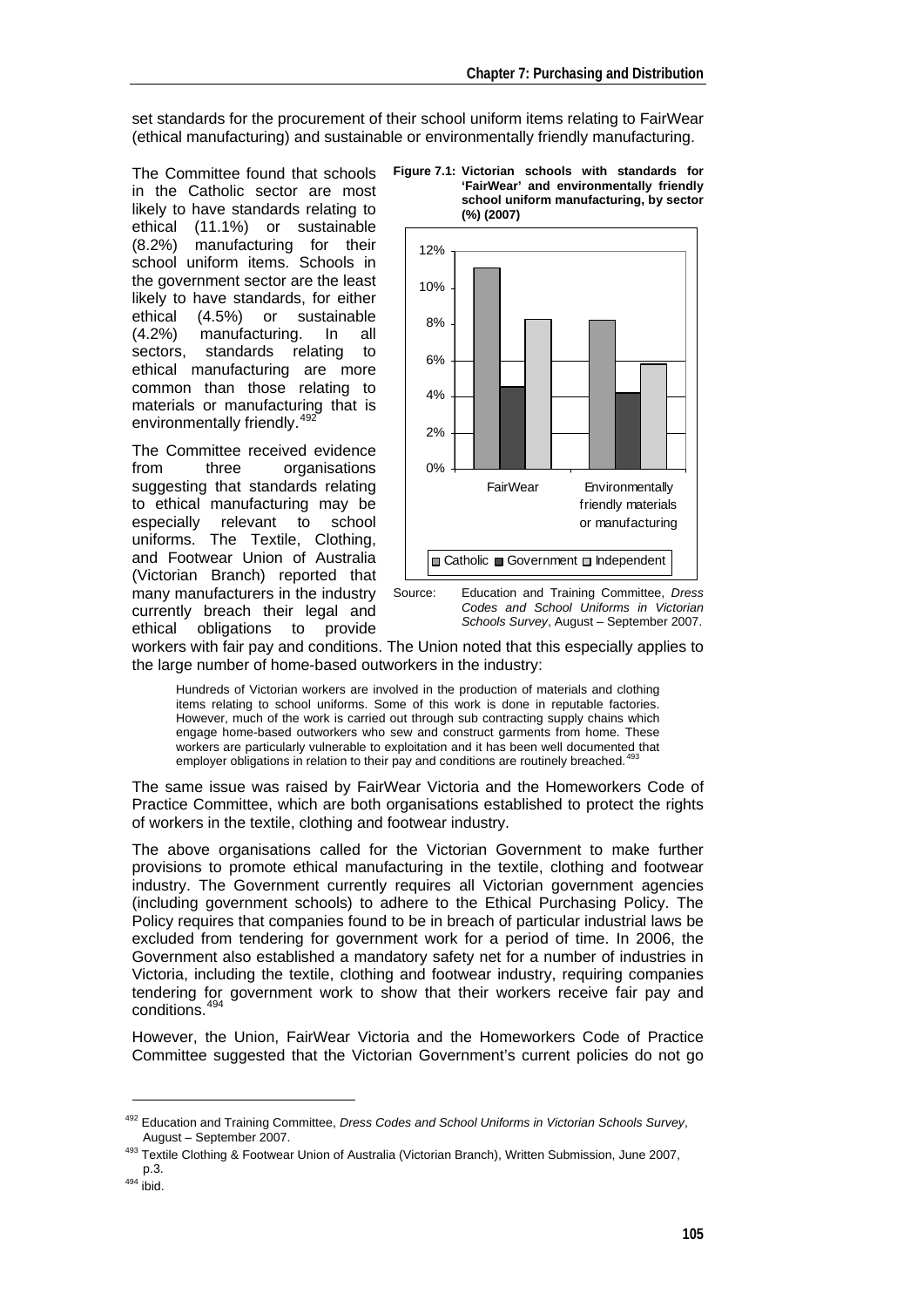**'Schools that opt for ready made uniforms should also be advised to be aware of the Fairwear campaign, and ensure that they are manufactured by companies that do not exploit workers.'** 

> Collingwood English Language School

far enough in addressing the specific issues faced by the textile, clothing and footwear industry. Ms Michele O'Neil, State Secretary, Textile, Clothing and Footwear Union, noted that Queensland's *Code of Practice on employment and outwork obligations: textile clothing and footwear suppliers*, includes detailed, specific requirements for all companies in the industry tendering for government contracts.<sup>[495](#page-5-0)</sup> The three organisations suggested that the Victorian Government should adopt a similar standard, to address the specific concerns of the industry.

All three organisations also called for school uniforms to be procured through local suppliers accredited to the Homeworkers Code of Practice.<sup>[496](#page-5-1)</sup> The Code is a joint union and industry initiative established to provide companies with a means of demonstrating that their garments are ethically manufactured. To become accredited, companies must show that contracts at all points in their supply chain comply at least with legal requirements, and minimum standards set out in industry awards. Companies are charged an annual flat fee of \$2,200 for accreditation, which finances the administration of the Code. As at July 2007, 35 Australian companies had successfully applied for accreditation, including two school uniform manufacturers, Poppets Schoolwear and Surrey Clothing. A third school uniform manufacturer was in the process of becoming accredited.<sup>4</sup>

The Committee heard that many schools have demonstrated an interest in ethical manufacturing, through the FairWear campaign. FairWear Victoria is an organisation dedicated to promoting ethical manufacturing standards in the textile and fashion industry, coordinated by a coalition of various community organisations, and funded through grants from church and charity groups. It has also received some state government funding for specific projects, such as the Fair School Wear coordinator, employed specifically to speak to school communities about school uniform procurement.[498](#page-5-3) Ms Liz Thompson, Campaign Coordinator, FairWear Victoria, told the Committee that hundreds of schools from across Australia have submitted statements of commitment to FairWear Victoria's ethical manufacturing principles, predominantly from the secondary sector.<sup>[499](#page-5-4)</sup> Ms Thompson told the Committee that interest is often strongest from schools in low socioeconomic areas, which are most likely to have students whose parents are outworkers in the clothing, textile and footwear industry.<sup>[500](#page-5-5)</sup>

While this indicates there is significant interest among schools in ethical clothing manufacture, FairWear Victoria suggested that fewer schools translate their commitment into standards for their uniform manufacturers. Ms Thompson indicated that this is because many schools are not confident in discussing issues such as workers' pay and conditions with their suppliers:

…the process of having school councils interrogating their uniform suppliers about their supply chain was something that turned out to be incredibly difficult for school communities, despite the high level of commitment…There would be phone calls they would have with their suppliers, who would say, 'Of course we pay all our workers properly'. They would say, 'Oh, okay'. That was where the conversation ended...

Ms Thompson suggested that while the Homeworkers Code of Practice is an appropriate 'interim measure', a code of practice similar to the Queensland model would assist schools to more readily asses the practices of their uniform

<span id="page-5-0"></span><sup>&</sup>lt;sup>495</sup> Ms M. O'Neil, State Secretary, Textile, Clothing & Footwear Union of Australia (Victorian Branch),<br>Transcript of Evidence, Public Hearing, Melbourne, 25 June 2007, p.12.

<span id="page-5-1"></span><sup>&</sup>lt;sup>496</sup> Textile, Clothing & Footwear Union of Australia (Victorian Branch), Written Submission, June 2007, p.1; FairWear Victoria, Written Submission, June 2007, p.1; Homeworkers Code of Practice

Committee Inc, Written Submission, June 2007, p.1.<br><sup>497</sup> Mr T. Clarke, Project Officer, Homeworkers Code of Practice Committee Inc, Correspondence to the

<span id="page-5-3"></span><span id="page-5-2"></span>Education and Training Committee, 13 July 2007.<br><sup>498</sup> Ms L. Thompson, Campaign Coordinator, FairWear Victoria, Transcript of Evidence, Public Hearing, Melbourne, 25 June 2007, p.34.<br> $^{499}$  ibid., p.35.<br> $^{500}$  ibid.<br> $^{501}$  ibid., p.34.

<span id="page-5-4"></span>

<span id="page-5-6"></span><span id="page-5-5"></span>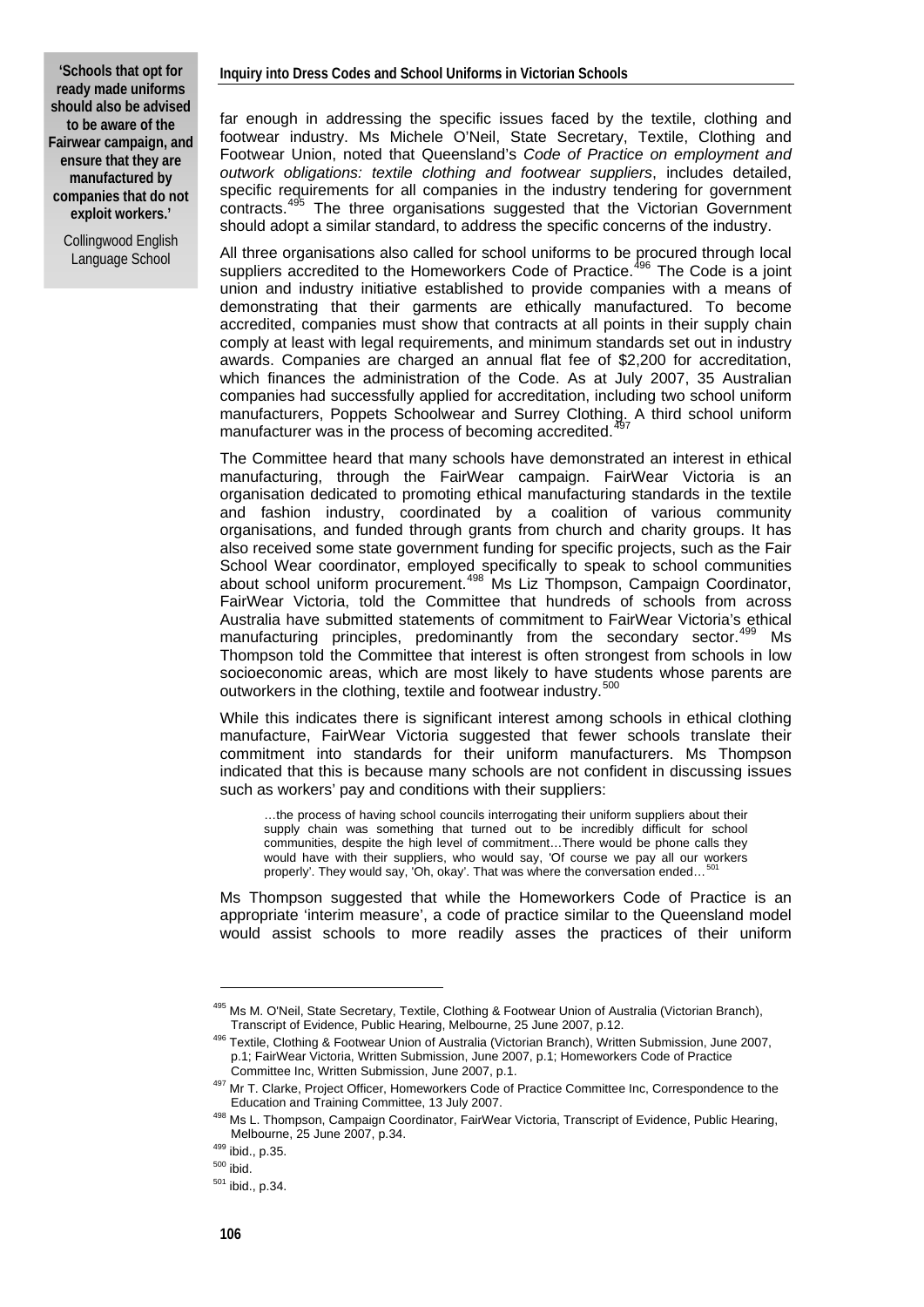manufacturers.<sup>[502](#page-6-0)</sup> FairWear Victoria's written submission also noted that the transition to ethically-manufactured uniforms is likely to incur some costs for schools, and suggested that the Victorian Government support schools with subsidies and transitional funding.<sup>[503](#page-6-1)</sup>

The Committee notes that the exploitative practices described by the above organisations are prohibited by Australian labour laws and therefore believes that further recommendations in this area are not currently required. However, the Committee notes the submissions received on this issue, and recognises that ethical manufacturing may be an important consideration for some schools in the procurement of their uniforms. The Committee recommends that schools with an interest in such matters may benefit from accessing the information resources provided for schools by the Fair School Wear Campaign, to assist them in addressing ethical uniform manufacturing with their communities and school uniform suppliers.<sup>[504](#page-6-2)</sup>

#### **Purchasing Arrangements**

In addition to standards relating to the origin and construction of their school uniform items, the Committee notes that schools must give consideration to a wide range of complex business issues when making arrangements for school uniform procurement. Some of the most complex decisions that schools will need to consider include specifications for the quality of garments; reliability and continuity of supply; the ability of manufacturers to meet the required delivery schedules; and various customer service aspects, such as the level of information provided by manufacturers and suppliers, and returns policies for faulty stock.

However, evidence to this inquiry suggests that many schools are not skilled in making such decisions. Spartan School Supplies noted that the parents, volunteers or school staff responsible for school uniform supply arrangements may not have adequate knowledge of the clothing industry to select the best quality options:

The down side…is that it is common that the choices made are down to an individual whose knowledge as to what really is a quality garment is lacking. The school is therefore on a constant roller coaster of supply as the staff changes and decisions alter…<sup>5</sup>

Dr Graham Barrington, Director, C E Wise Pty Ltd, agreed that some school uniform procurement arrangements are made by staff who do not have the necessary skills to make sound business decisions:

If school councils are going to be given a direct role in deciding about supply arrangements, then they really need to be skilled and appropriately trained in how to manage those types of business relationships and be quided in the way in which tenders are run and be guided in terms of the changes that are made to uniforms—how that is done and what consultation is necessary to see that that is done in a fair way.

Dr Barrington explained that suppliers can experience significant losses where schools do not consider their decisions carefully:

What occurs, and what we have been exposed to, are changes which are made by schools where maybe a council or a school uniform operator makes a decision without consultation with the supplier to change the uniform or change the supplier, from one supplier to another, and one can potentially be left with 500 metres of material relevant to that school only, and there are significant losses associated with that.

<span id="page-6-1"></span>

<span id="page-6-0"></span><sup>&</sup>lt;sup>502</sup> ibid., p.35.<br><sup>503</sup> FairWear Victoria, Written Submission, June 2007 p.1.<br><sup>504</sup> More information is available on the FairWear Campaign website,

<span id="page-6-3"></span>

<span id="page-6-2"></span><sup>&</sup>lt;http://www.fairwear.org.au/engine.php>. 505 Spartan School Supplies Pty Ltd, Written Submission, May 2007, p.2. 506 Dr G. Barrington, Director, C.E. Wise Pty Ltd, Transcript of Evidence, Public Hearing, Melbourne, 25

<span id="page-6-5"></span><span id="page-6-4"></span> $507$  ibid., p.25.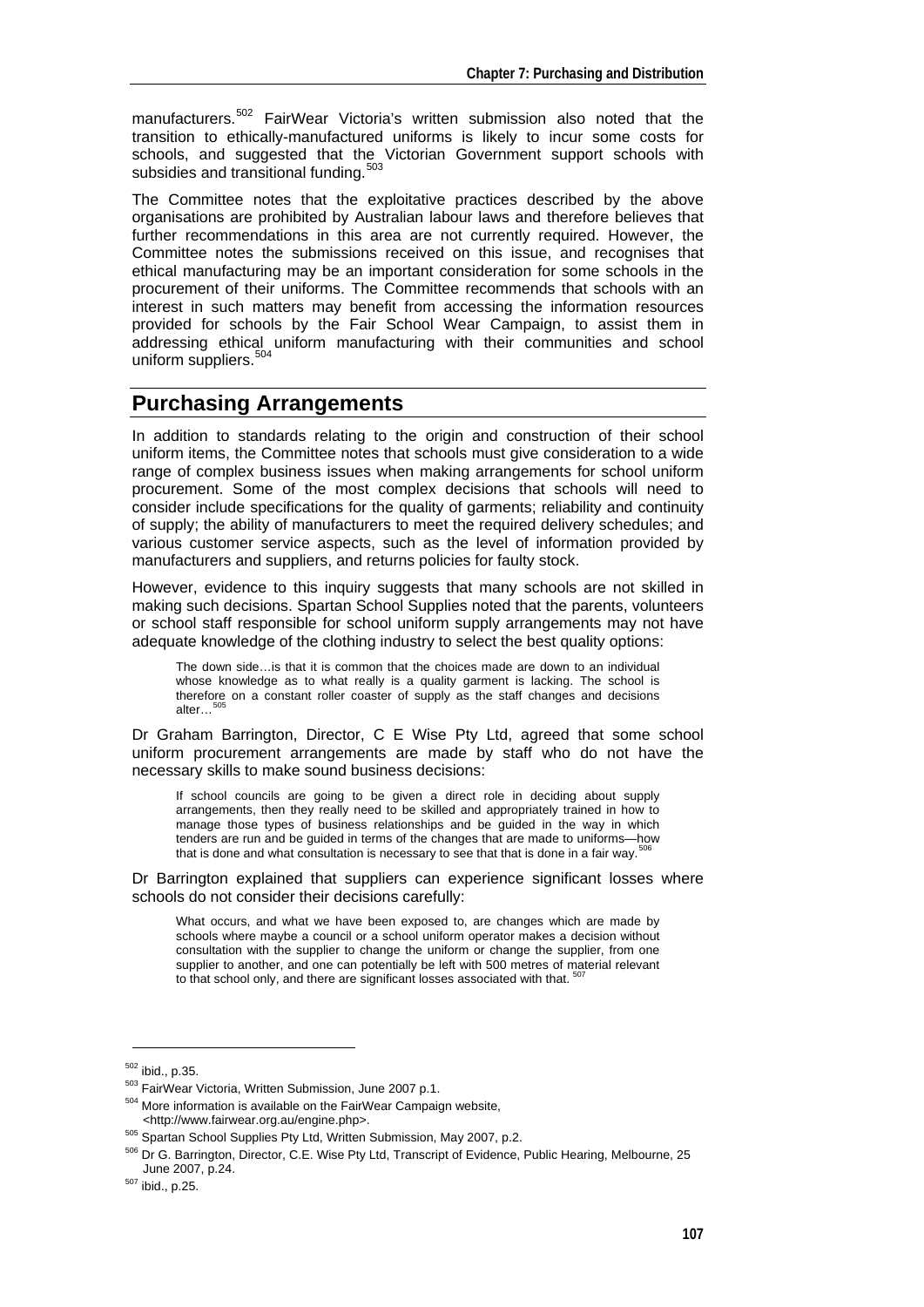As outlined in the Council of Textile and Fashion Industries of Australia Ltd's written submission, current school uniform purchasing arrangements are also of broader concern throughout the industry.<sup>[508](#page-7-0)</sup>

The Committee notes that government schools are required to adhere to certain standards in their purchasing arrangements for school uniform items. The Department of Education and Early Childhood Development's guidelines advise schools to ensure that their arrangements with school uniform suppliers are compliant with the Commonwealth *Trade Practices Act* 1974 and the Victorian *Fair Trading Act* 1999. The Department notes that the requirements made under these Acts impose certain obligations upon schools in their commercial arrangements; for example, giving manufacturers an accurate representation of the number of students in the school, or entering into licensing agreements with their uniform suppliers.

According to the Department, one of the ways in which schools should minimise the risk of breaching relevant legislation is to source their uniforms from multiple suppliers:

Exclusive agreements can breach the *Trade Practices Act 1974* and it is therefore wiser for school councils to have a panel of suppliers from which students/parents/guardians may choose freely rather than a particular supplier only.<sup>[510](#page-7-2)</sup>

Despite this advice, a number of schools indicated in written submissions that they source their uniform items from a single supplier. Such schools argue that an exclusive arrangement provides an opportunity to establish effective relationships with local suppliers, and to negotiate favourable terms and prices.<sup>[511](#page-7-3)</sup> PSW Pty Ltd indicated that a sole supplier arrangement reduces costs through economies of scale, with larger orders giving schools greater leverage in price negotiations:

Where school councils have contracted with multiple suppliers, the reduction in scale (ie number of potential for sales) has led to a lower product quality (through compromising of technical specifications) and upward pressure on prices. In this case, the concept of increased competition doesn't provide the consumer and end-user (parents, students) with an advantage.<sup>5</sup>

PSW Pty Ltd, a major school uniform supplier for Victorian schools, reported that it would rarely enter into an agreement with a school where it is not the sole supplier.<sup>[513](#page-7-5)</sup>

However, the use of sole suppliers attracted criticism from other contributors to the inquiry. School uniform manufacturer Beleza Pty Ltd argued that the use of a sole supplier eliminates competition and increases costs to students and their families:

Under standard practice, many schools appoint a sole official school uniform supplier. This exclusive licensing arrangement has devastating ramifications on the pricing structure for students and parents. Effectively, their consumer right to seek alternate competition for their purchase is removed.

Beleza Pty Ltd called for an end to exclusive school uniform supply arrangements in the interests of Victorian families, particularly those in lower socioeconomic communities:

I would recommend that families are not denied this important financial benefit, simply for the gain of an exclusive supplier. Exclusive licensing arrangements present no incentive for the official school supplier to offer any cost-saving benefits or reduced prices to students and their families. Crudely, each school uniform supplier has a monopoly over the schools by which they have exclusive licensing arrangements. I urge

<span id="page-7-0"></span><sup>&</sup>lt;sup>508</sup> Council of Textile and Fashion Industries of Australia Ltd, Written Submission, June 2007, p.1.<br><sup>509</sup> Department of Education and Early Childhood Development 2007, 'Student dress code', section 4.8<br>(updated May 2006

<span id="page-7-3"></span><span id="page-7-2"></span><span id="page-7-1"></span><sup>&</sup>lt;sup>510</sup> ibid.<br>
<sup>511</sup> For example, Wangaratta High School Council, Written Submission, June 2007, p.1.<br>
<sup>512</sup> PSW Pty Ltd, Written Submission, May 2007, p.11.<br>
<sup>513</sup> ibid.<br>
<sup>514</sup> Beleza Pty Ltd, Written Submission, July 2007,

<span id="page-7-6"></span><span id="page-7-5"></span><span id="page-7-4"></span>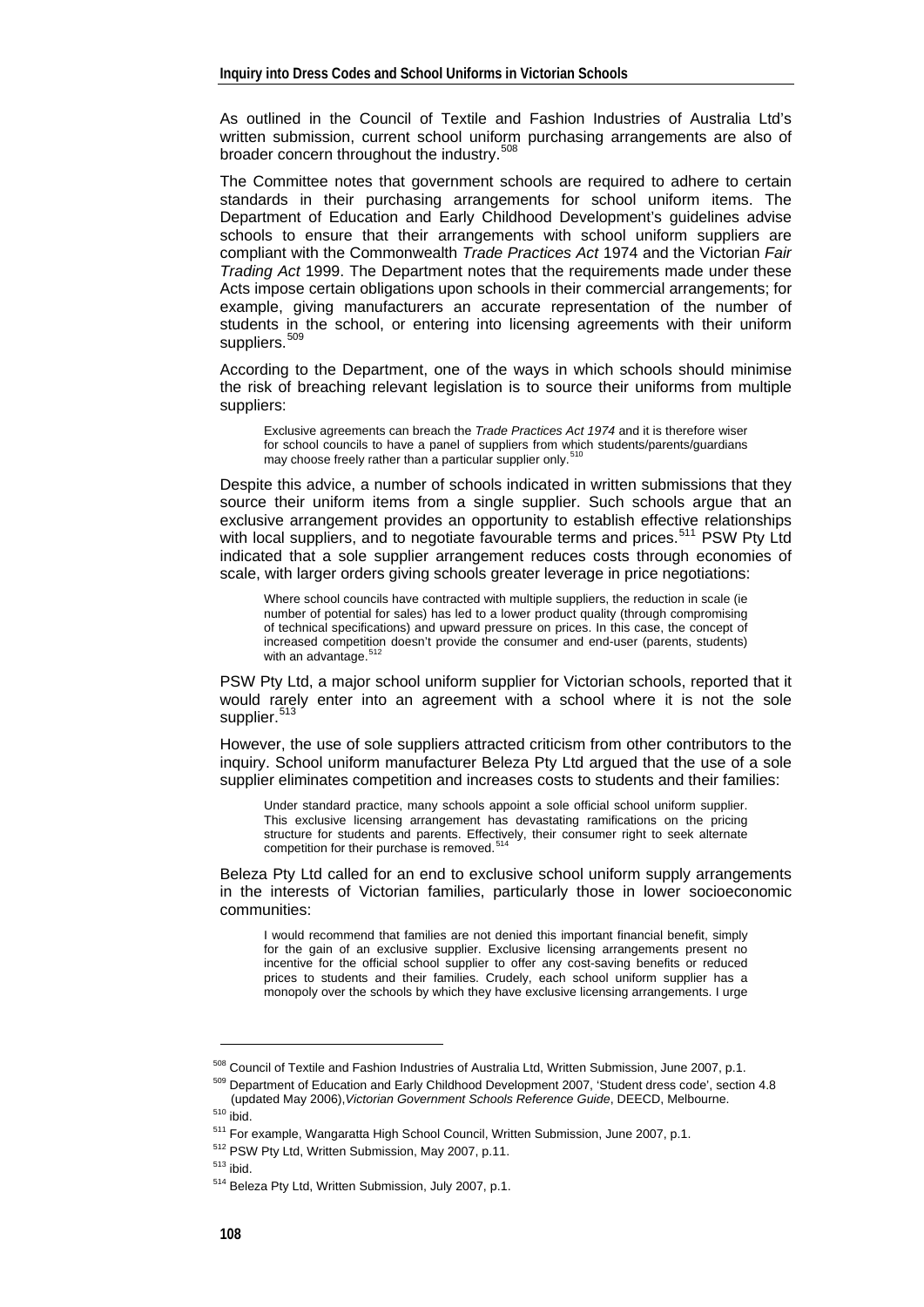for the consideration by the State Education Department to overhaul such archaic practices to increase market competition for the benefit of students and their families.<sup>5</sup>

Concerns regarding sole supplier arrangements also came from within school communities. A written submission from Hampton Park Primary School supported the view that a single school uniform supplier will increase costs due to lack of competition:

The difficulty of being locked into an exclusive contract with a particular company… is that there is no competition for business, and prices are often higher from the contracted company than those offered by other companies as a result.<sup>5</sup>

Some parents also made submissions outlining their belief that schools have an obligation to provide parents with a choice.<sup>[517](#page-8-2)</sup> Parents Victoria's written submission suggests that similar opinions are shared among other parents of children in Victorian government schools.<sup>[518](#page-8-3)</sup>

Where schools do choose to enter into an exclusive agreement with a supplier, the Department of Education and Early Childhood Development offers a number of further suggestions to minimise the risk of legal liability. These include limiting the period of the agreement to no more than three years; and using a tender process at the end of such a period to promote competition from other suppliers.<sup>[519](#page-8-4)</sup>

Some schools noted in their written submissions that they went through a rigorous tendering process in selecting a supplier for their uniform.[520](#page-8-5) While cost is a major consideration, various submissions outlined other factors, such as quality and accessibility of uniform items, which should also be considered by schools when selecting a school uniform supplier. For example:

The uniform subcommittee spent a considerable amount of time tendering for a uniform supplier. Cost of uniform articles was a major factor for this subcommittee. While understanding that cheaper is not always better, the cost of specific articles, quality of clothing and quality control of the supplier and the length of time the uniform is worn were all considered. Our current uniform supplier is available on a weekly basis on the school site, orders can also be placed at the school office and online ordering has become available, therefore providing many convenient opportunities for families to purchase.

The above evidence clearly demonstrates the complexity of the issues that schools need to consider, in identifying the school uniform purchasing arrangements that will provide the best deal to their communities.

Given the complex legal and commercial issues surrounding purchasing arrangements for school uniform items, some participants in the inquiry suggested that procurement should be centralised, either on a regional or statewide basis. The Council of Textile and Fashion Industries of Australia Ltd noted that this approach has been successful for other areas of government procurement:

An alternative option to guidelines would be for the supply of school uniforms to be tendered to one or several groups, possibly on a regional basis, who would be responsible for the efficient operation of the entire system. This model has been followed by other government departments including defense, and has produced significant efficiencies in respect of ordering and purchasing.

In a written submission, one parent suggested that a statewide school uniform procurement strategy would be most cost-effective for Victorian families.<sup>[523](#page-8-8)</sup>

<span id="page-8-1"></span><span id="page-8-0"></span><sup>&</sup>lt;sup>515</sup> ibid.<br><sup>516</sup> Hampton Park Primary School, Written Submission, June 2007, p.1.<br><sup>517</sup> Ms S. Harriage, Parent, Written Submission, July 2007, p.1; Ms K. Rolands, Parent, Written

<span id="page-8-3"></span><span id="page-8-2"></span>Submission, June 2007, p.2.<br><sup>518</sup> Parents Victoria, Written Submission, June 2007, p.3.<br><sup>519</sup> Department of Education and Early Childhood Development 2007, 'Student dress code', section 4.8<br>(updated May 2006). *Victorian G* 

<span id="page-8-4"></span><sup>&</sup>lt;sup>520</sup> Eumemmerring College Council, Written Submission, May 2007, p.1; Carrum Downs Primary School<br>Council, Written Submission, June 2007, p.1,

<span id="page-8-7"></span><span id="page-8-6"></span><span id="page-8-5"></span> $521$  Carrum Downs Primary School Council, Written Submission, June 2007, pp.1-2.<br> $522$  Council of Textile and Fashion Industries of Australia Ltd, Written Submission, June 2007, p.4.<br> $523$  Ms M. A. Rosenthal. Parent. Wri

<span id="page-8-8"></span>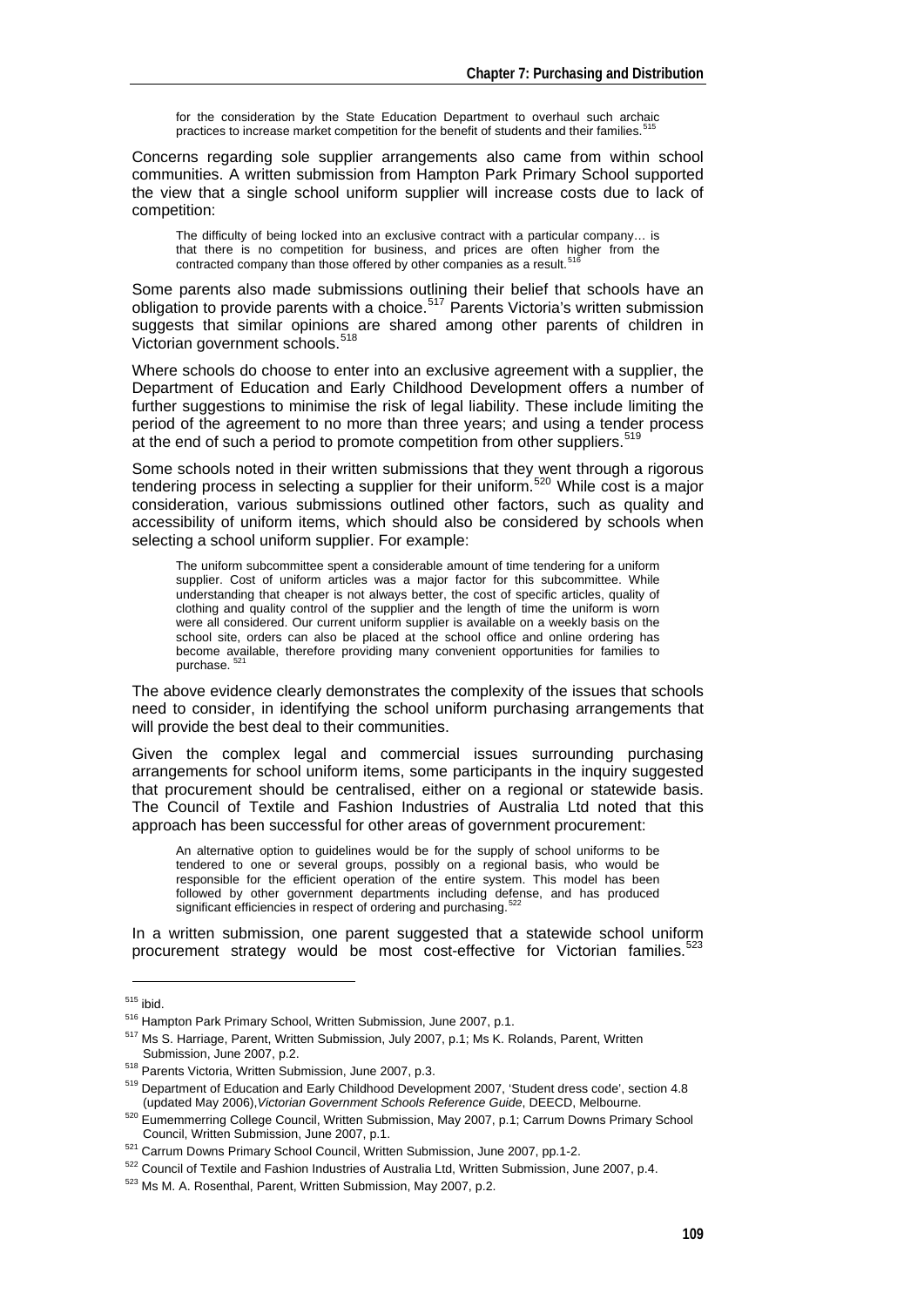However, the Victorian Association of State Secondary Principals voiced its opposition to such a proposal:

VASSP strongly believes that procurement policies should be up to each school council and that there should not be a form of statewide procurement.

The Committee recognises that for many school communities, it is important that their school uniform design remains distinctive. Given such diversity in the needs and preferences of Victorian schools, the Committee believes that a statewide model of procurement would not be the most feasible or desirable approach. However, the Committee notes that procurement of some school uniform items on a regional or cluster basis may be beneficial for some schools.

The Council of Textile and Fashion Industries of Australia Ltd recommended to the Committee that governments and industry should work together to develop education resources on school uniforms and proper purchasing guidelines.<sup>[525](#page-9-1)</sup> Eumemmerring College Council, one of the schools that indicated it had undertaken an extensive tendering process, supported this recommendation, noting that improved guidelines on tender processes for school uniforms would be beneficial for schools.<sup>[526](#page-9-2)</sup> The Committee also endorses these suggestions and recommends that the Department of Education and Early Childhood Development work with schools and industry to improve the resources available to assist schools in making effective purchasing arrangements for school uniform items.

**Recommendation 7.1:** That the Department of Education and Early Childhood Development, in consultation with schools and industry representatives, assess the resources currently available to assist schools in their school uniform procurement arrangements, and publish additional guidelines as necessary.

## **School Uniform Shops**

As well as making purchasing arrangements, schools with uniforms must also determine the most cost-effective method for distributing their uniform items to students and families. Written submissions from Spartan School Supplies, PSW Pty Ltd and Noone Imagewear outlined the various models that school uniform shops may follow. The Committee found that a 'very common set-up' is a school uniform shop located within the school and run by the school support network, typically staffed by volunteers or low-paid staff.<sup>[527](#page-9-3)</sup> Such shops typically operate with the goal of providing school uniforms to parents at the cheapest possible price, placing a very small profit margin on their products:

Many schools want to have a school uniform and want to offer it to the parents at the cheapest price possible. These schools place a very small profit margin on their goods and concentrate upon the service to the school community as their primary focus.

This community service ethic was supported in written submissions received from schools that have adopted this model.<sup>[529](#page-9-5)</sup> Other schools operate more businesslike on-site uniform shops, involving at least one paid staff member, often supported by volunteers. Spartan School Supplies noted that the profit margin in such shops is likely to vary, but if run well, these shops can be a valuable source of additional revenue.<sup>[530](#page-9-6)</sup>

The Committee's survey found that 30.8 per cent of Victorian schools have an onsite school uniform shop run by the school. In addition, 29.2 per cent of schools

<span id="page-9-2"></span>

<span id="page-9-3"></span>

<span id="page-9-4"></span>

<span id="page-9-1"></span><span id="page-9-0"></span><sup>&</sup>lt;sup>524</sup> Victorian Association of State Secondary Principals, Written Submission, April 2007, p.3.<br><sup>525</sup> Council of Textile and Fashion Industries of Australia Ltd, Written Submission, May 2007, p.1.<br><sup>526</sup> Eumemmerring Colle

<span id="page-9-6"></span><span id="page-9-5"></span><sup>530</sup> Spartan School Supplies Pty Ltd, Written Submission, May 2007, p.2.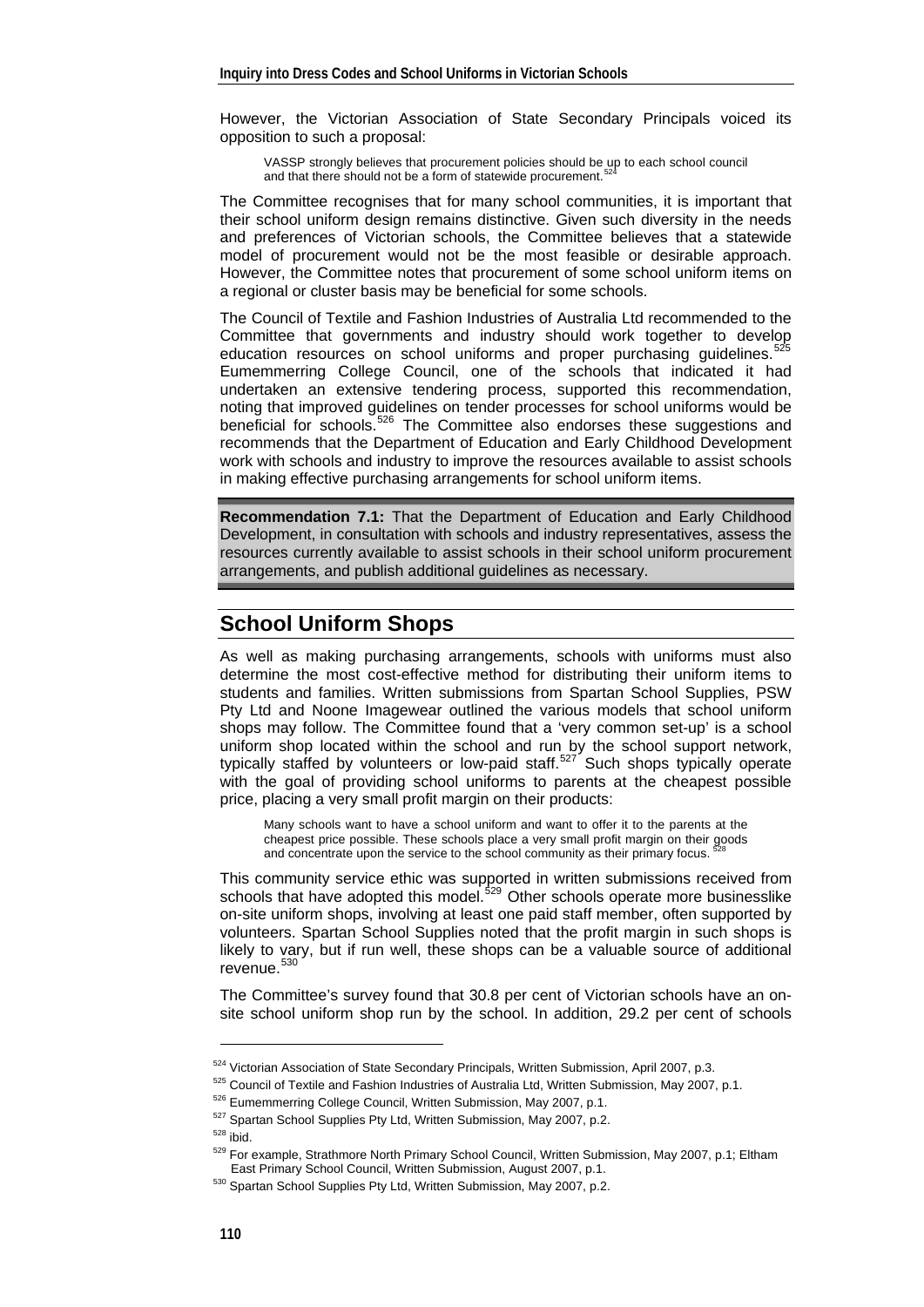offer uniform items for purchase through the school office, either as the sole retail outlet or in combination with others. A total of 31.5 per cent of schools overall make their uniform items available for purchase exclusively through the school, either through the office, an on-site uniform shop run by the school, or a combination of both.<sup>[531](#page-10-0)</sup> This makes school distribution the most common exclusive outlet for school uniform sales.

Noone Imagewear argued that the purported benefits of a school-run uniform shop are often not supported by fact. Instead, the company noted that the shop can be a financial burden for the school, tying up valuable funds in unused uniform stock:

It is common for secondary colleges to hold from \$60,000 to \$100,000 [of stock] at any time of year. From a financial point of view, it must be asked whether these funds should be spent in providing better education facilities within the school, especially when the parents are not deriving any real cost savings and most schools make little or<br>no profits from their retail endeavours.<sup>[532](#page-10-1)</sup>

Hampton Park Primary School's written submission supported the view that stock holding and ordering can create financial difficulties:

Where uniform shops have been run and stocked by parent groups (PFA etc) the school is often financially disadvantaged as money is tied up in stock and often a minimum number of a particular item is required to be ordered from stockists which causes problems when only 1 or 2 of a particular size item are required.<sup>53</sup>

A number of school uniform manufacturers attributed the inefficiencies in school-run uniform shops to poor management.<sup>[534](#page-10-3)</sup> Evidence suggests that such shops typically do not deliver on their perceived cost-saving potential because of inefficient management of uniform stock:

There has been a widely held view, that this is the most cost efficient method of uniform distribution especially when there are minimal overhead costs to provide this option. However their inefficiencies in supply and stock management are prevalent in nearly all schools who provide this method of supply.

Concerns about knowledge of the industry among volunteer shop staff were also put forward by the Council of Textile and Fashion Industries of Australia Ltd:

There were problems in the sense that they are voluntary, so there are often issues around stock ordering and having the right uniforms on hand. There was also how well people had the ability to actually sell the garments and talk about their construction, what they are made of and the way to care for them.**[536](#page-10-5)**

The Committee notes that negotiating business arrangements may require skills and resources that many schools may not have readily at their disposal, especially small schools or those from disadvantaged communities.

The vast array of choices in the supply of school uniforms and the problems associated with their distribution are now prompting many schools to outsource the management of their school uniform shops to third-party suppliers. Written submissions from school uniform manufacturers noted that there has been a growing trend over the last five years for schools to engage a single contracted supplier to run a uniform shop on the school grounds.<sup>[537](#page-10-6)</sup> The Committee's survey found that 16.3 per cent of schools have taken up this option, including schools from all three sectors, and across metropolitan and regional areas. The

<span id="page-10-0"></span><sup>531</sup> Education and Training Committee, *Dress Codes and School Uniforms in Victorian Schools Survey*, August – September 2007.<br>
532 Noone Imagewear, Written Submission, May 2007, p.2.<br>
533 Hampton Park Primary School, Written Submission, June 2007, p.1.<br>
534 Noone Imagewear, Written Submission, May 2007, p.2; Spartan Schoo

<span id="page-10-1"></span>

<span id="page-10-2"></span>

<span id="page-10-4"></span>

<span id="page-10-3"></span>Submission, May 2007, p.2.<br>
535 Noone Imagewear, Written Submission, May 2007, p.3.<br>
536 Mr A. Van Krieken, Executive Director, Council of Textile and Fashion Industries of Australia Ltd,<br>
Transcript of Evidence, Public He

<span id="page-10-6"></span><span id="page-10-5"></span><sup>537</sup> Noone Imagewear, Written Submission, May 2007, p.3; Spartan School Supplies Pty Ltd, Written Submission, May 2007, p.2.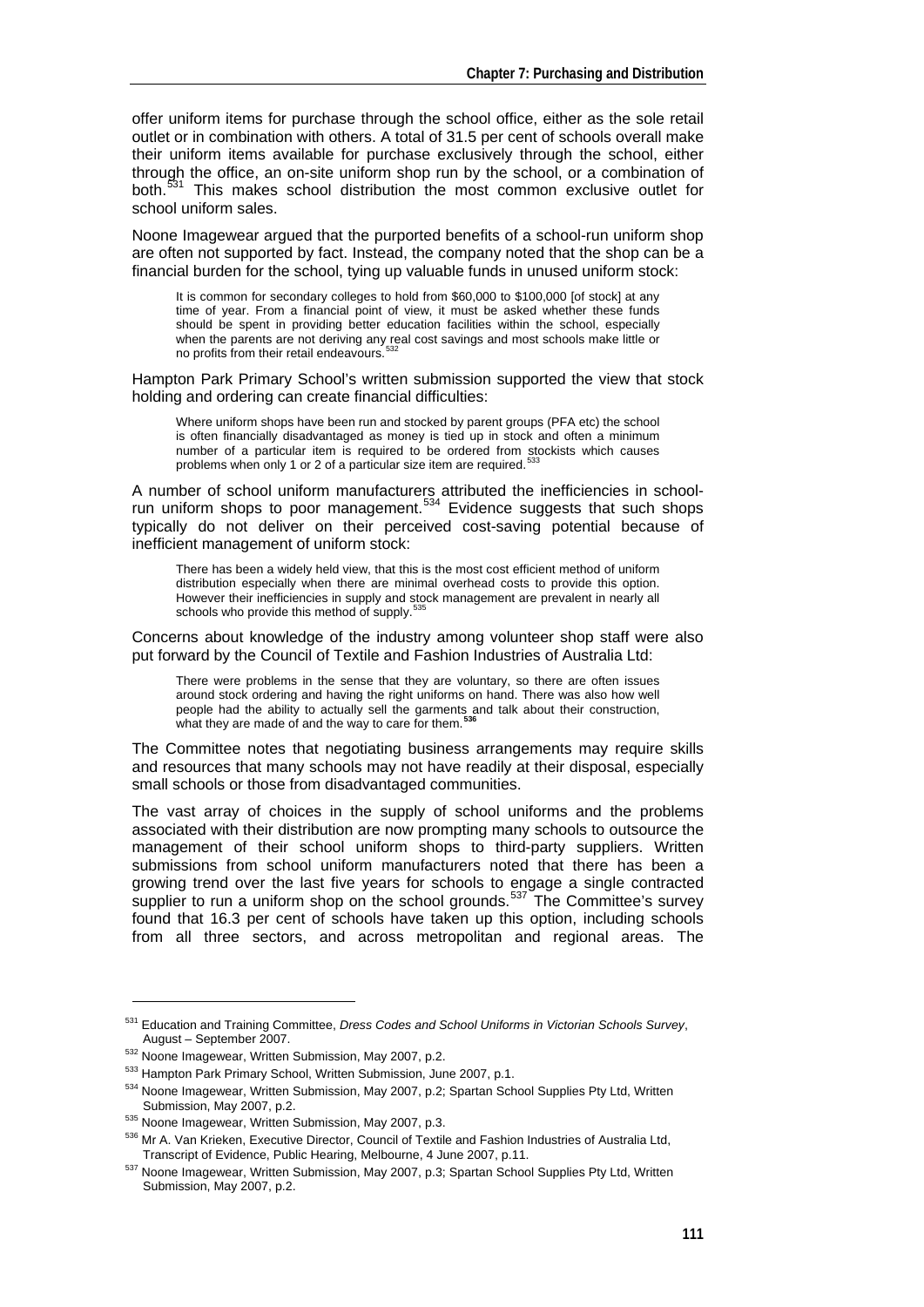Stephen Franzi-Ford, Chief Executive Officer, Association of School Councils in Victoria

contractor's on-site shop was the only outlet available for the purchase of new uniforms in 8.7 per cent of schools overall.<sup>[538](#page-11-0)</sup>

The Committee heard that a significant benefit of an on-site retail outlet run by an external contractor is the removal of the financial risk to schools involved in holding large amounts of stock.<sup>[539](#page-11-1)</sup> Other purported benefits include more professional management and service, and ease of access for parents and students through more convenient opening hours.<sup>[540](#page-11-2)</sup> Noone Imagewear demonstrated through a case study of two comparable schools that parents at a school that runs its own uniform shop are 'significantly worse off' in terms of cost and service than parents at a school served by an external contractor.<sup>[541](#page-11-3)</sup>

Noone Imagewear also argued that this method is most cost-effective if the middle link in the supply chain is removed, and the contractor running the shop is also the manufacturer or importer of the uniform.<sup>[542](#page-11-4)</sup> However, Spartan School Supplies expressed concern that contracting importers or manufacturers to run the school uniform shop compromises the school's control over the supply process, as the contractor may prioritise their own profit margins over product quality:

The uniform is usually chosen by the school but there is varying power for the operator to source as best they can to meet the needs of the school. This option will slowly allow a handful of suppliers to gain control of the market. Once an operator gains control of the Uniform Shop they obviously gain control of the supply chain and no longer can the best product win. The supply now comes down to the best product the operator can source to meet their own needs, which is obviously strongly linked to profit.<sup>[543](#page-11-5)</sup>

Spartan School Supplies went on to argue that the provision of a school uniform shop management service is now a matter of survival for companies in the school uniform industry:

To fail to recognise the need for the supply of uniform management services would be like sticking our heads in the sand…The national trend, which is slow but sure, is in outsourcing the school shop to an independent operator. Spartan has now joined this trend and offers this service, however this is through necessity rather than desire. There are many players all needing to protect ourselves for the future.

Spartan School Supplies called for a review of the processes by which schools have input into the selection of their uniform items, where management of the school uniform shop is contracted to a single supplier.

An alternative retail model involves the school making school uniform items available through an off-site retail outlet. According to the Committee's survey, this is the option most commonly available to school communities, offered by 44.5 per cent of Victorian schools.<sup>[546](#page-11-8)</sup> However, Spartan School Supplies suggested that the realities of the retail industry make this the least competitive distribution model:

This is where parents are generally (in my opinion) paying a high price for average quality. However, the store must make a return on floor space, credit card fees, stock holding, staff and seasonal buying patterns – again a commercial reality.<sup>[547](#page-11-9)</sup>

<span id="page-11-0"></span><sup>538</sup> Education and Training Committee, *Dress Codes and School Uniforms in Victorian Schools Survey*,

<span id="page-11-1"></span>August – September 2007.<br><sup>539</sup> Hampton Park Primary School, Written Submission, June 2007, p.1; Victorian Association of State Secondary Principals, Written Submission, April 2007, p.3; PSW Pty Ltd, Written Submission, May

<sup>2007,</sup> p.10.<br><sup>540</sup> For example, Noone Imagewear, Written Submission, May 2007, p.3; Melton Secondary College,<br>Written Submission. June 2007. p.1.

<span id="page-11-5"></span>

<span id="page-11-8"></span><span id="page-11-7"></span><span id="page-11-6"></span>

<span id="page-11-4"></span><span id="page-11-3"></span><span id="page-11-2"></span><sup>&</sup>lt;sup>541</sup> Noone Imagewear, Written Submission, May 2007, p.2 & 5-6.<br><sup>542</sup> ibid., p.3.<br><sup>543</sup> Spartan School Supplies Pty Ltd, Written Submission, May 2007, p.2.<br><sup>544</sup> ibid., pp.3-4.<br><sup>545</sup> ibid., p.4.<br><sup>546</sup> Education and Traini August – September 2007.<br>
<sup>547</sup> Spartan School Supplies Pty Ltd, Written Submission, May 2007, p.2.

<span id="page-11-9"></span>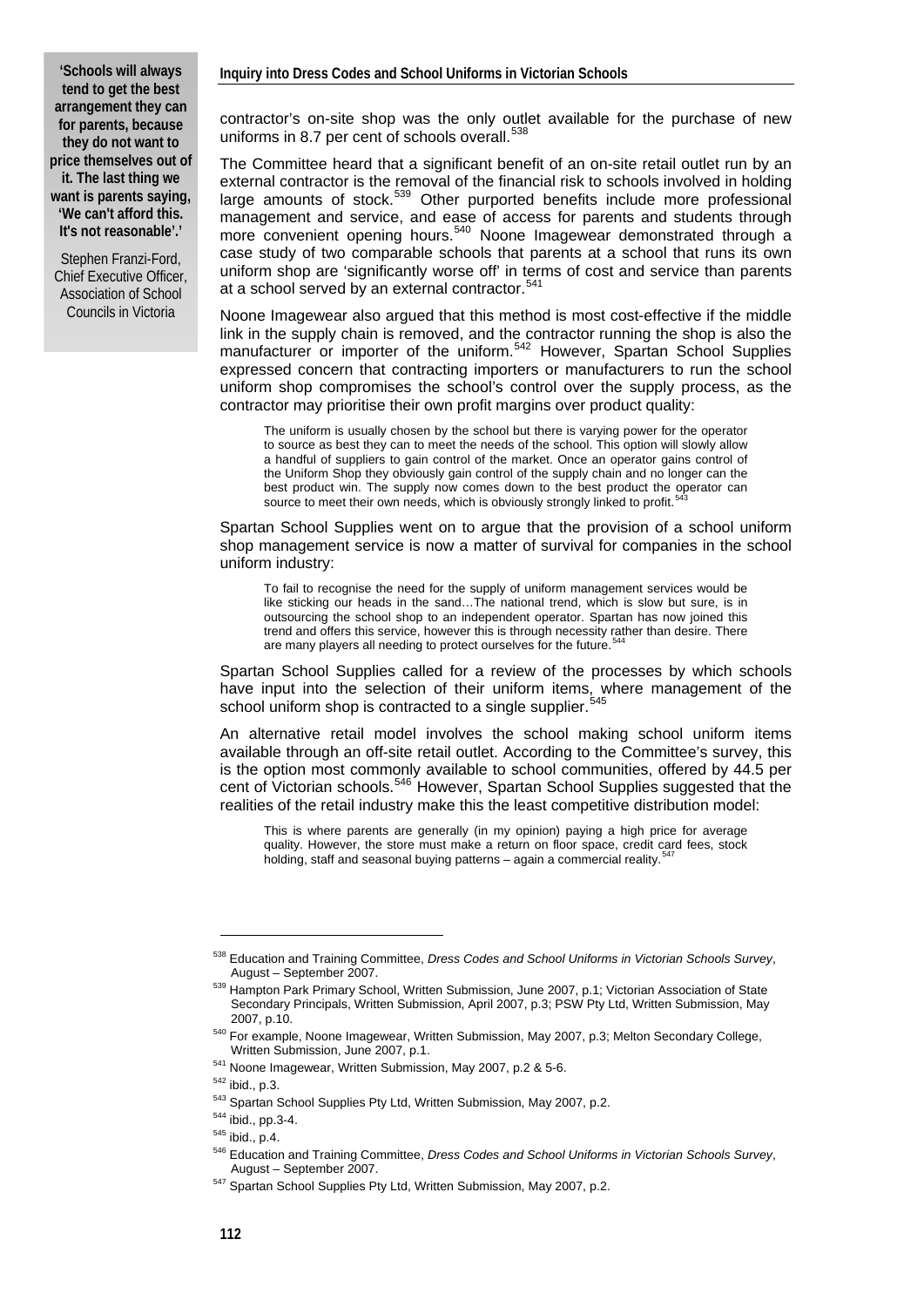On the other hand, Noone Imagewear's written submission argued that an off-site retail outlet is not necessarily less competitive, as many school uniform retailers now have direct links with manufacturers:

There has been a perception that this method can be more expensive, given the overheads to run a full retail facility. However there are now a number of retailers who also have their own manufacturing/importing chains of supply.<sup>5</sup>

For many schools, the most cost-effective distribution arrangement is simply to select uniforms that are available from local department stores. The Committee found that 13.8 per cent of schools have uniforms available from major department stores, most with higher proportions of students from low socioeconomic backgrounds.<sup>[549](#page-12-1)</sup> This arrangement can keep prices down by enabling families to access low-cost, generic garments, and to benefit from competition between major retailers. Southern Autistic School noted in its written submission that it has even negotiated for its students to receive 'a small discount' when purchasing school uniform items from local department stores.<sup>[550](#page-12-2)</sup>

The Committee notes that department stores may be an attractive option for schools that wish to access some of the benefits of a student uniform, without the associated burden of arranging its procurement and distribution. However, Mr Anthony Sterpin, Managing Director, PSW Pty Ltd, remarked that cheap, generic garments can compromise the standards that many schools seek to achieve in their uniform policies:

When buying from the cheaper sources you no longer have uniformity or consistency within a school and it defeats the purpose of having uniforms in the first place.<sup>5</sup>

The Committee acknowledges that a desire for consistency is the reason that many schools prefer a single outlet for the supply and distribution of their school uniform.

The Committee recognises that no single distribution is likely to serve the needs of all Victorian schools. PSW Pty Ltd explained that all school uniform procurement and distribution options are subject to risks, and that the selection of an appropriate model should be left to school communities:

The best option is for the school to determine based upon their staff, uniform policy and commitment to the uniform and its supply…There are, however, inherent inefficiencies in each model…Each model has the potential to create tension between schools and suppliers that, if not resolved, may lead to sub-optimal outcomes for the school community.<sup>55</sup>

The Committee nevertheless believes that these risks can be mitigated through improved departmental guidelines aimed at improving quality and consistency in the management of uniform shops for Victorian schools.

The Council of Textile and Fashion Industries of Australia Ltd included in its written submission a recommendation that stronger guidelines be developed, in conjunction with industry and schools, for the management of school uniform shops. The Council suggested that such guidelines should include requirements relating to areas such as:

- standardised ordering forms and processes;
- appropriate inventory controls and monitoring, relevant to the size of the school;
- appropriate training for employees or volunteers operating the uniform shop;
- nominating a single contact officer for liaison with uniform suppliers; and

<span id="page-12-0"></span><sup>&</sup>lt;sup>548</sup> Noone Imagewear, Written Submission, May 2007, p.2.<br><sup>549</sup> Education and Training Committee, *Dress Codes and School Uniforms in Victorian Schools Survey*,

<span id="page-12-2"></span><span id="page-12-1"></span>August – September 2007.<br>
550 Southern Autistic School Council, Written Submission, June 2007, p.1.<br>
551 Mr A. Sterpin, Managing Director, PSW Pty Ltd, Transcript of Evidence, Public Hearing, Melbourne,<br>
25 June 2007. p.3.

<span id="page-12-4"></span><span id="page-12-3"></span><sup>&</sup>lt;sup>552</sup> PSW Pty Ltd, Written Submission, May 2007, p.11.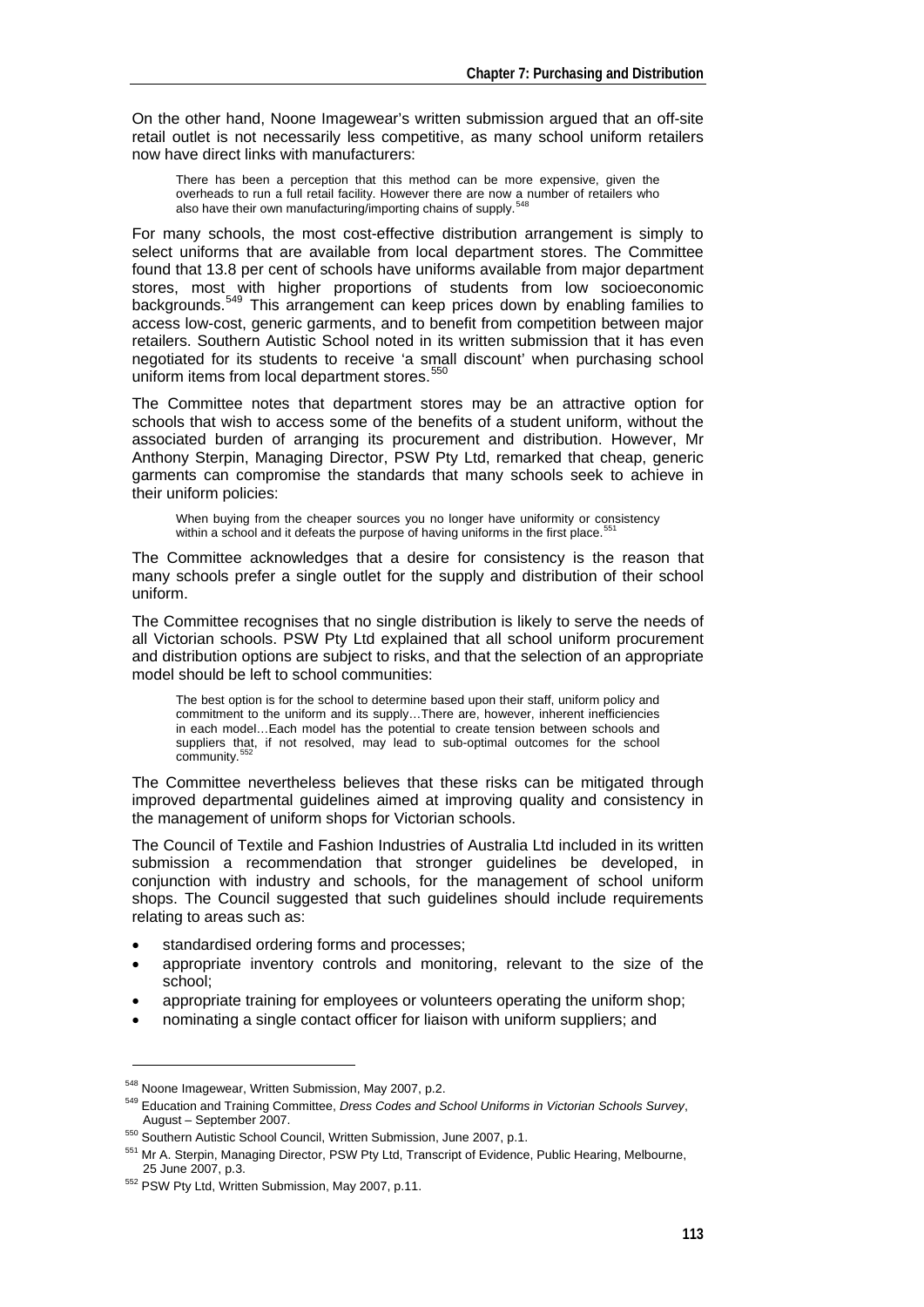**'We see education for schools with regard to the choices available to them and information relevant to setting up and running a uniform shop themselves as a valuable set of tools to assist them to navigate through the choices of uniform supply.** 

**Commonly schools fly blind.'** 

Spartan School Supplies

placing orders with consideration to production and delivery times.<sup>[553](#page-13-0)</sup>

The Council noted that while these guidelines may appear complex, similar guidelines are in place for other voluntary bodies, including school canteen staff and other community groups, and are readily understood and implemented by volunteer staff.[554](#page-13-1) It also argued that such guidelines may also be useful for other types of school uniform outlets, not only those run by volunteers.<sup>[555](#page-13-2)</sup>

The Committee supports the Council's suggestions and recommends that the Department of Education and Early Childhood Development provide further information to schools to assist them in the distribution of their school uniform items. Given the current prevalence of school-run models of uniform distribution in Victoria, the Committee recommends that this advice include detailed information about the management of a school uniform shop for school administrators, parents and other volunteers. The Committee also recommends that the Department provide some advice regarding the advantages and disadvantages of the alternative distribution models available to schools, to assist schools in making informed decisions about school uniform distribution arrangements.

**Recommendation 7.2:** That the Department of Education and Early Childhood Development, in consultation with relevant industry representatives, publish improved guidelines regarding distribution models for school uniform items, including detailed advice regarding the management of school uniform shops.

## **Profits on School Uniform Sales**

The Committee notes that the various models for the distribution of school uniforms described above provide schools with the opportunity to make a profit on the sale of their uniform items. In Victoria, the profits schools may make on the sale of school uniform items are subject to certain legal obligations. For non-government schools, legal requirements necessitate only that any revenue on school uniform sales is returned to the school, as outlined by Mr Andrew Smith, Deputy Chief Executive, Association of Independent Schools of Victoria:

…all schools, in order to operate in Victoria, have to be not-for-profit entities and therefore any surplus that comes through from the uniform shop would be by law directed back into the operations of the school…It certainly cannot be distributed to any other entity.<sup>5</sup>

For schools in the government sector, however, the Committee found evidence to suggest that the issues around profits on school uniform sales may be more complex.

The Department of Education and Early Childhood Development's guidelines on dress codes and school uniforms do not currently specify whether government schools may make a profit on uniform sales. However, in a 2007 policy statement, *Parent Payments in Victorian Government Schools*, the Department clarifies the kinds of costs that government schools can impose on parents and carers.<sup>[557](#page-13-4)</sup> Section 3 of the statement permits schools to request payments from parents for 'essential education items' that parents are required to provide, including stationery, text books and school uniforms, where applicable. In section 4, the Department clearly states that schools should not charge for such items above what is necessary to ensure that no loss is incurred:

<span id="page-13-0"></span>

<span id="page-13-3"></span><span id="page-13-2"></span><span id="page-13-1"></span>

<sup>&</sup>lt;sup>553</sup> Council of Textile and Fashion Industries of Australia Ltd, Written Submission, June 2007, p.4.<br>
<sup>554</sup> ibid.<br>
<sup>555</sup> ibid.<br>
<sup>555</sup> Mr A. Smith, Deputy Chief Executive, Association of Independent Schools of Victoria, T

<span id="page-13-4"></span><sup>&</sup>lt;sup>557</sup> Department of Education and Early Childhood Development 2007, Parent Payments in Victorian *Government Schools*, Office for Government School Education, DEECD, Melbourne, p.4.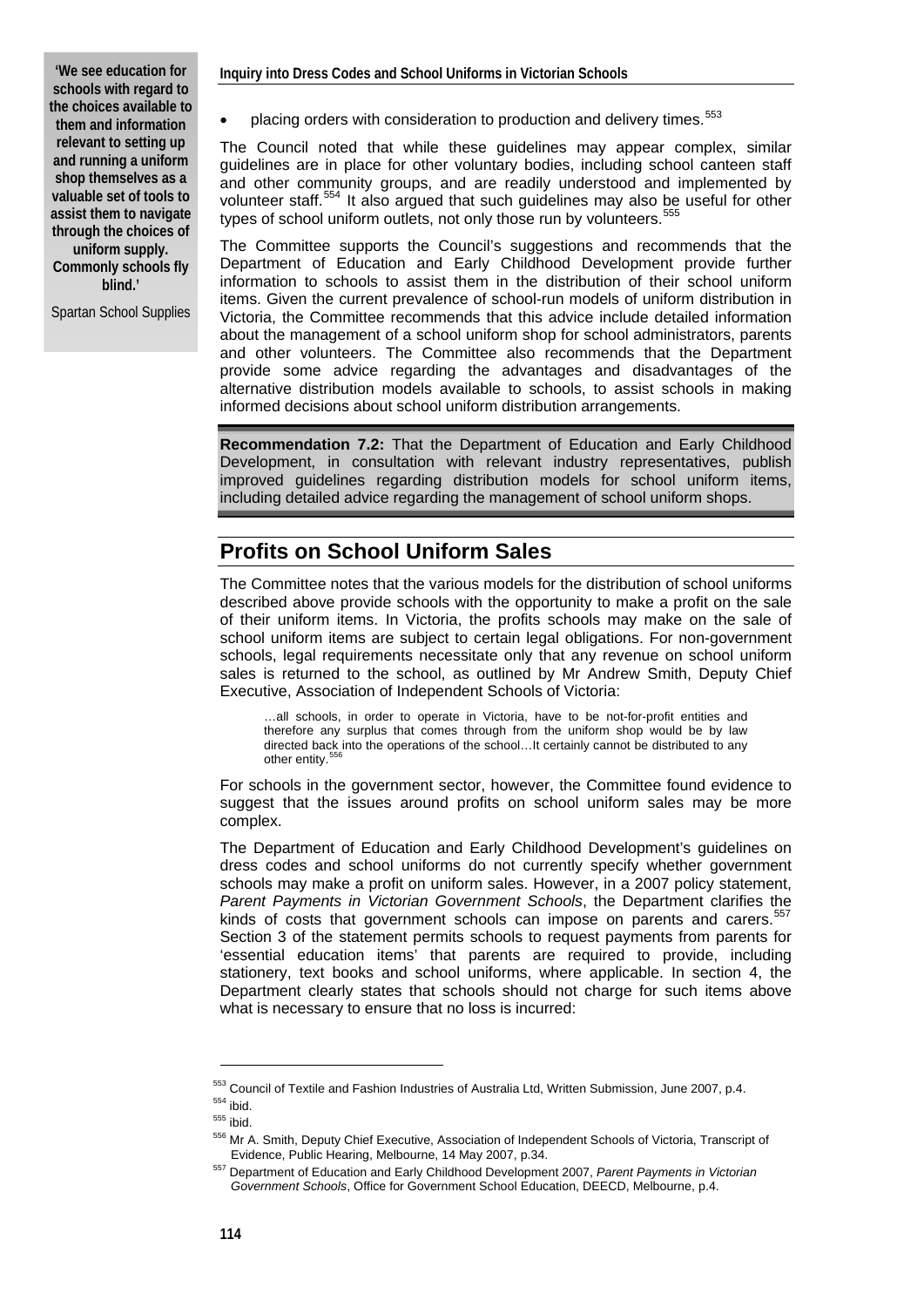The school-level policy [on essential education items] must keep parent payments to a minimum and must not exceed the cost of the relevant materials or services to the student.<sup>[558](#page-14-0)</sup>

The Committee therefore believes that government schools making profits on the sale of school uniforms may run contrary to their obligation to keep school uniform prices to a minimum.

The Victorian *Education and Training Reform Act* 2006 also makes provisions relating to parent payments to government schools. The Act prohibits government schools from charging fees, but allows schools to request contributions from parents and carers, as long as they are voluntary. In requesting a contribution, schools must clearly explain what it will be used for, and ensure that it is obtained 'without coercion or harassment'.<sup>[559](#page-14-1)</sup> The Committee believes that this places a particular obligation on government schools in which school uniforms are compulsory, to ensure that they are not inadvertently collecting unauthorised contributions from families through profits on uniform sales.

Mr Stephen Franzi-Ford, Executive Officer, Association of School Councils in Victoria, reported that he knows of no school that makes substantial money out of selling new clothes.<sup>[560](#page-14-2)</sup> The Committee found some examples to support this observation. Ranfurly Primary School, for instance, emphasised that its schoolbased uniform shop is not used to raise funds for the school:

Our uniform sales are conducted by volunteer parents and the uniform shop is not run as a profit-making venture.<sup>5</sup>

Orchard Grove Primary School is another example, explicitly stating in its school uniform policy that profits will be kept to a minimum:

Sales of uniforms will operate as a service to parents and minimum 'mark up' on cost prices will be added.<sup>56</sup>

The Committee nevertheless also found that some Victorian schools do make profits on the sales of their school uniform. Uniform supplier PSW Pty Ltd reported that 'the majority of schools top-up their pricing by 50c to a dollar,<sup>[563](#page-14-5)</sup> with 'substantial variation on the profit margin charged by schools, based on their location and demographic make up'.<sup>[564](#page-14-6)</sup> A profit and loss statement for a school-run uniform shop in one government secondary school indicated that the school returned a profit of 32.6 per cent on uniform sales in 2005.<sup>[565](#page-14-7)</sup> Retailers that sell school uniform items on a school's behalf also typically pay a yearly commission on sales back to the school, ranging between 3 and 20 percent.

The Committee recognises that profit on school uniform sales in government schools is a complex issue. It could be argued, for example, that it is of greater benefit to students for such profits to be made by schools, rather than by commercial retailers. Mr Joel Fisk, Year 12 Student, Werribee Secondary College, put forward this view in a public hearing, with the proviso that school uniform prices should not be over-inflated:

<span id="page-14-1"></span><span id="page-14-0"></span><sup>&</sup>lt;sup>558</sup> ibid., p.5.<br><sup>559</sup> Section 2.2.7, *Education Reform Act* 2006 (Victoria).<br><sup>560</sup> Mr S. Franzi-Ford, Chief Executive Officer, Association of School Councils in Victoria, Transcript of

<span id="page-14-4"></span>

<span id="page-14-3"></span><span id="page-14-2"></span>Evidence, Public Hearing, Melbourne, 30 April 2007, p.14.<br>
<sup>561</sup> Ranfurly Primary School Council, Written Submission, May 2007, p.1.<br>
<sup>562</sup> Orchard Grove Primary School Council, Written Submission, May 2007, p.2.<br>
<sup>563</sup> Mr

<span id="page-14-7"></span><span id="page-14-6"></span><span id="page-14-5"></span><sup>&</sup>lt;sup>564</sup> PSW Pty Ltd, Written Submission, May 2007, p.10.<br><sup>565</sup> Whittlesea Secondary College, Uniform Shop, Profit and Loss Statement for the period 01/01/2005–<br>31/12/2005. Copy supplied by Ms B. Johns, Written Submission, Ma

<span id="page-14-8"></span><sup>&</sup>lt;sup>566</sup> Spartan School Supplies Pty Ltd, Written Submission, May 2007, p.2.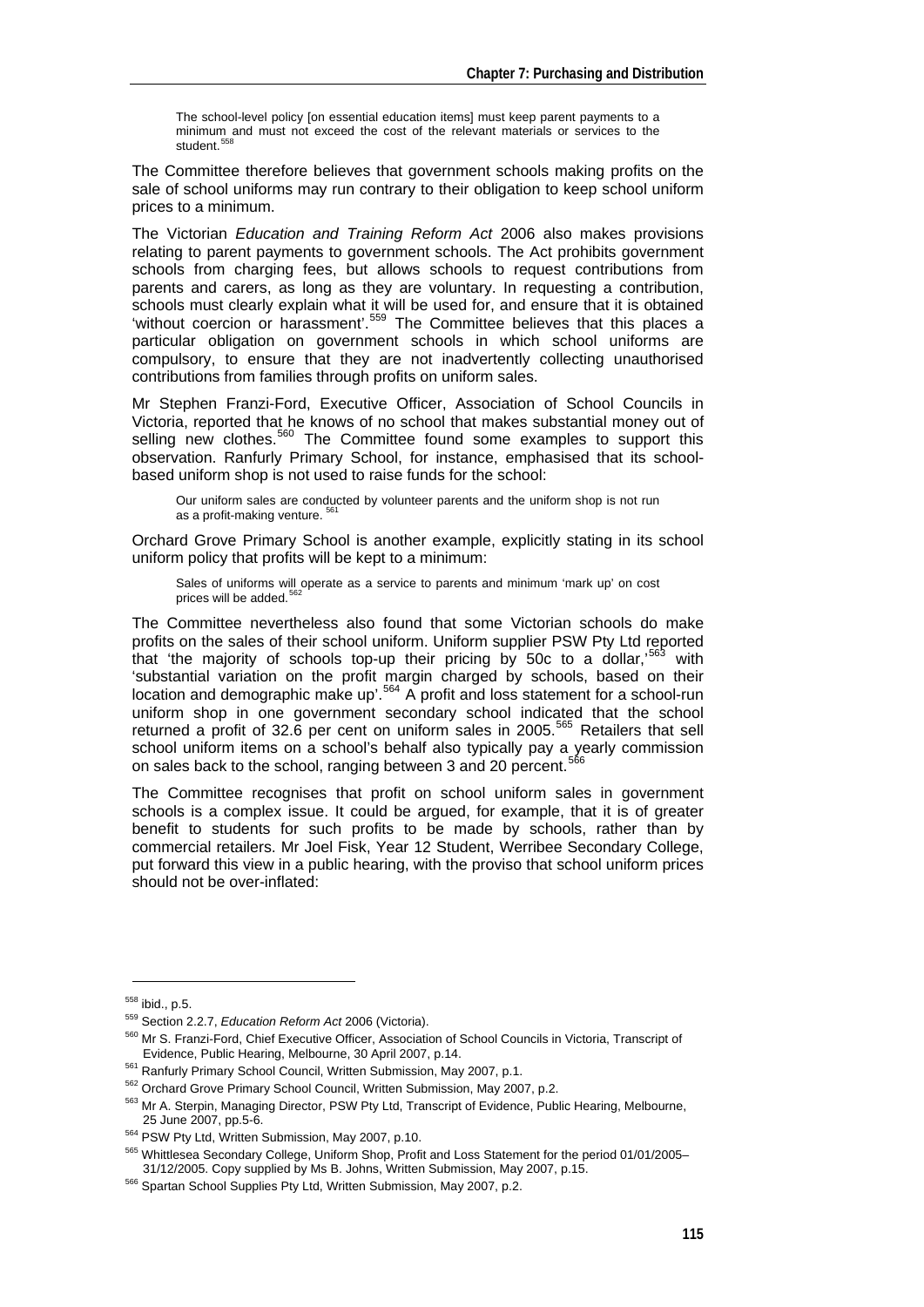**'Schools should not be able to profit from the sale of uniforms, as they are already expensive. Individual schools have the responsibility not only to educate students but also to make school inexpensive and accessible.'** 

Catriona Forrester, Year 10 Student, Shepparton High School

For the reason that it will benefit students, we believe that fundraising from profits from the sale of uniforms should be allowed, provided that prices are reasonable.

Mr Jaan Butler, Year 12 Student, Bendigo Senior Secondary College, told the Committee that the sale of optional school uniform items was a particularly effective fundraiser for his school:

Despite the fact that our school, Bendigo Senior Secondary College, does not have a uniform, our student council sells merchandise in the form of drink bottles, caps and that sort of thing, including a number of uniform items such as hoodies, jumpers and shirts. These are incredibly popular — we sell hundreds every year — and they are a mainstay of our student council's budget. We use the money to run various events at lunchtimes, socials, trivia nights and to make donations. We believe that if we are stopped from selling these items, it will be a restriction on the activities of our student council, which will ultimately be of no benefit to our students.

On the other hand, the Committee heard the view that the addition of a profit margin to sales of compulsory uniform items places an unnecessary burden on parents and families, especially those in financial hardship. The Victorian Aboriginal Education Association Inc recommended that schools be required to sell uniforms on a non-profit making basis, in the interests of low-income families.<sup>[569](#page-15-2)</sup> As noted Chapter 6, other organisations that support low-income families also indicated that many are currently struggling to meet school uniform costs.<sup>[570](#page-15-3)</sup> The Committee notes that keeping profit margins to a minimum is one way in which schools can help ensure school uniforms are accessible to families in financial difficulty.

The Committee notes that the UK Department for Children, Schools and Families' recently revised guidelines interpret the sale of school uniform items through a school as an opportunity for the school to keep costs down, not to make additional revenue. The Department strongly advises schools not to use the exclusive supply of their uniform as a profit-making activity:

…schools can use their own purchasing power to buy in bulk and pass on savings to parents. Governing bodies **should not** seek to operate as sole suppliers in order to raise additional funds through the sale of new school uniforms.

The Committee is concerned at the apparent discrepancy between current policy and legislation in Victoria, and school uniform pricing structures in some Victorian government schools. The Committee therefore recommends that the Department of Education and Early Childhood Development investigate the issues around profit on uniform sales in greater depth, and publish a clear statement on its position. Regardless of the Department's findings, the Committee also believes that a high level of transparency is necessary in the sale of school uniform items by schools in the government sector. This may mean, for example, that profit and loss statements should be made available to members of the school community, through operating statements or annual reports.

**Recommendation 7.3:** That the Department of Education and Early Childhood Development publish guidelines stating its position on profit margins on the sale of school uniform items by government schools.

**Recommendation 7.4:** That the Department of Education and Early Childhood Development require schools to publish profit and loss statements relating to the sales of school uniform items in their annual financial reporting.

<span id="page-15-0"></span> $567$  Mr J. Fisk, Year 12 Student, Werribee Secondary College, Transcript of Evidence, Public Hearing, Legislative Assembly Chamber, Melbourne, 6 September 2007, p.29.

<span id="page-15-1"></span><sup>568</sup> Mr J. Butler, Year 12 Student, Bendigo Senior Secondary College, Transcript of Evidence, Public

<span id="page-15-2"></span>Hearing, Legislative Assembly Chamber, Melbourne, 6 September 2007, p.29.<br><sup>569</sup> Victorian Aboriginal Education Association Inc, Written Submission, May 2007, p.5.<br><sup>570</sup> The Salvation Armv. Melbourne Central Division, Writt Twentyman, Outreach Worker, Open Family Australia, Transcript of Evidence, Public Hearing,

<span id="page-15-4"></span><span id="page-15-3"></span>Melbourne, 4 June 2007, p.30. 571 Department for Children, Schools and Families (United Kingdom) 2007, *DCSF Guidance to Schools on School Uniform and Related Policies,* DCSF, London.